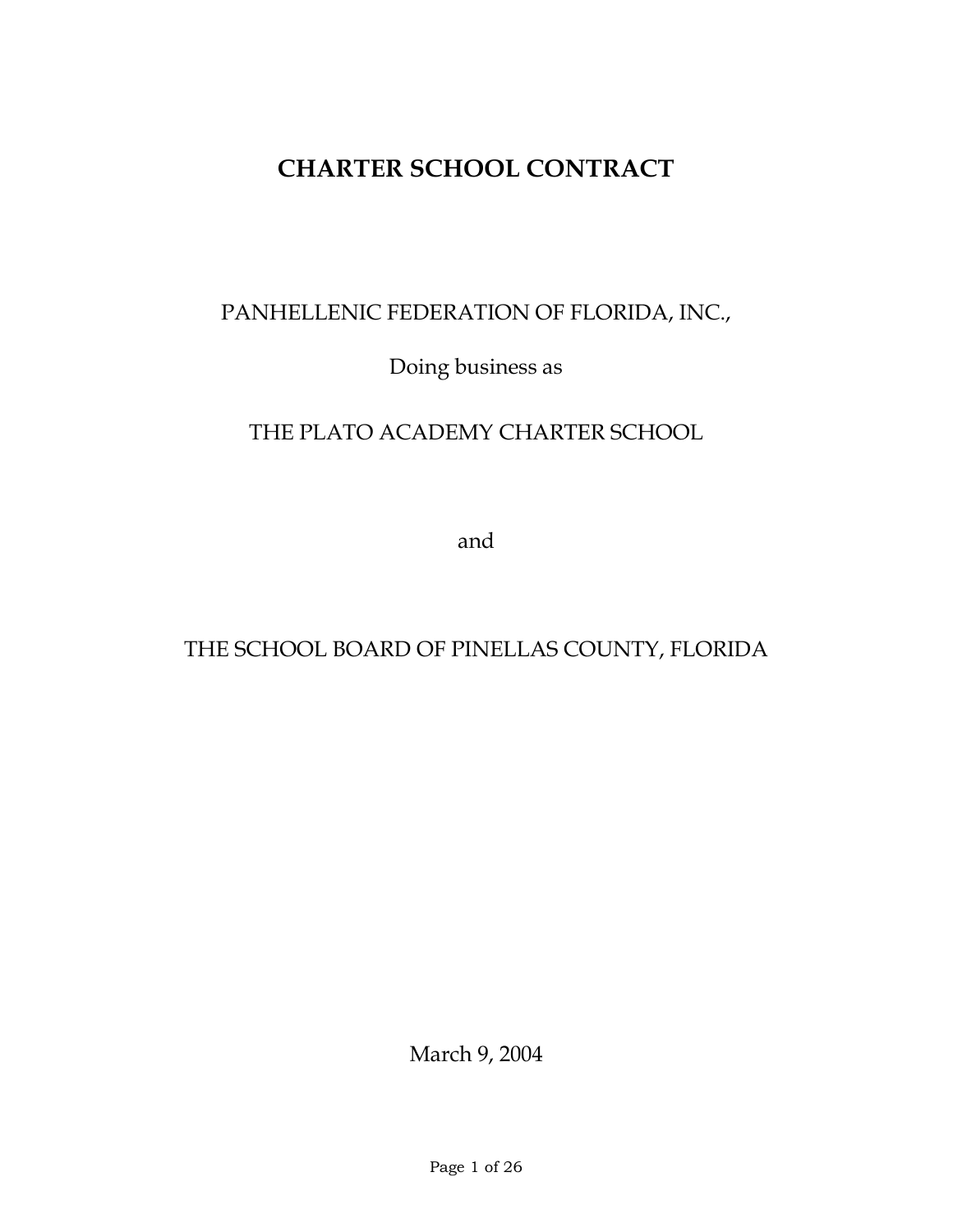## **CHARTER SCHOOL CONTRACT**

## PANHELLENIC FEDERATION OF FLORIDA, INC., doing business as The Plato Academy Charter School

### ARTICLE 1.0: GENERAL PROVISIONS

| $-1.1$ |                |
|--------|----------------|
| 1.2    | 4              |
| 1.3    | $\overline{4}$ |
| 1.4    | 5              |
| -1.5   |                |
| 1.6    | 5              |
| -1.7   | 5              |
| -1.8   |                |

#### ARTICLE 2.0: STUDENTS

| 2.1  |    |
|------|----|
| 2.2  |    |
| 2.3  |    |
| 2.4  |    |
| 2.5  |    |
| 2.6  | 9  |
| 2.7  | 10 |
| 2.8  | 10 |
| 29   | 10 |
| 2.10 | 10 |

#### ARTICLE 3.0: ACADEMIC ACCOUNTABILITY

| 3.1 | 10.             |
|-----|-----------------|
| 3.2 | 10              |
| 33  | 11              |
| 3.4 | 11              |
| 3.5 | 12 <sup>°</sup> |

#### ARTICLE 4.0: FINANCIAL ACCOUNTABILITY

| 4.1  | 12 |
|------|----|
| 4.2  | 13 |
| 4.3  | 13 |
| 4.4  | 13 |
| 4.5  | 13 |
| 4.6  | 14 |
| 4.7  | 14 |
| 4.8  | 14 |
| 49   | 14 |
| 4.10 | 15 |

#### ARTICLE 5.0: ADMINISTRATIVE MANAGEMENT

| 5.1 | 15 |
|-----|----|
| 5.2 | 15 |
| 5.3 | 15 |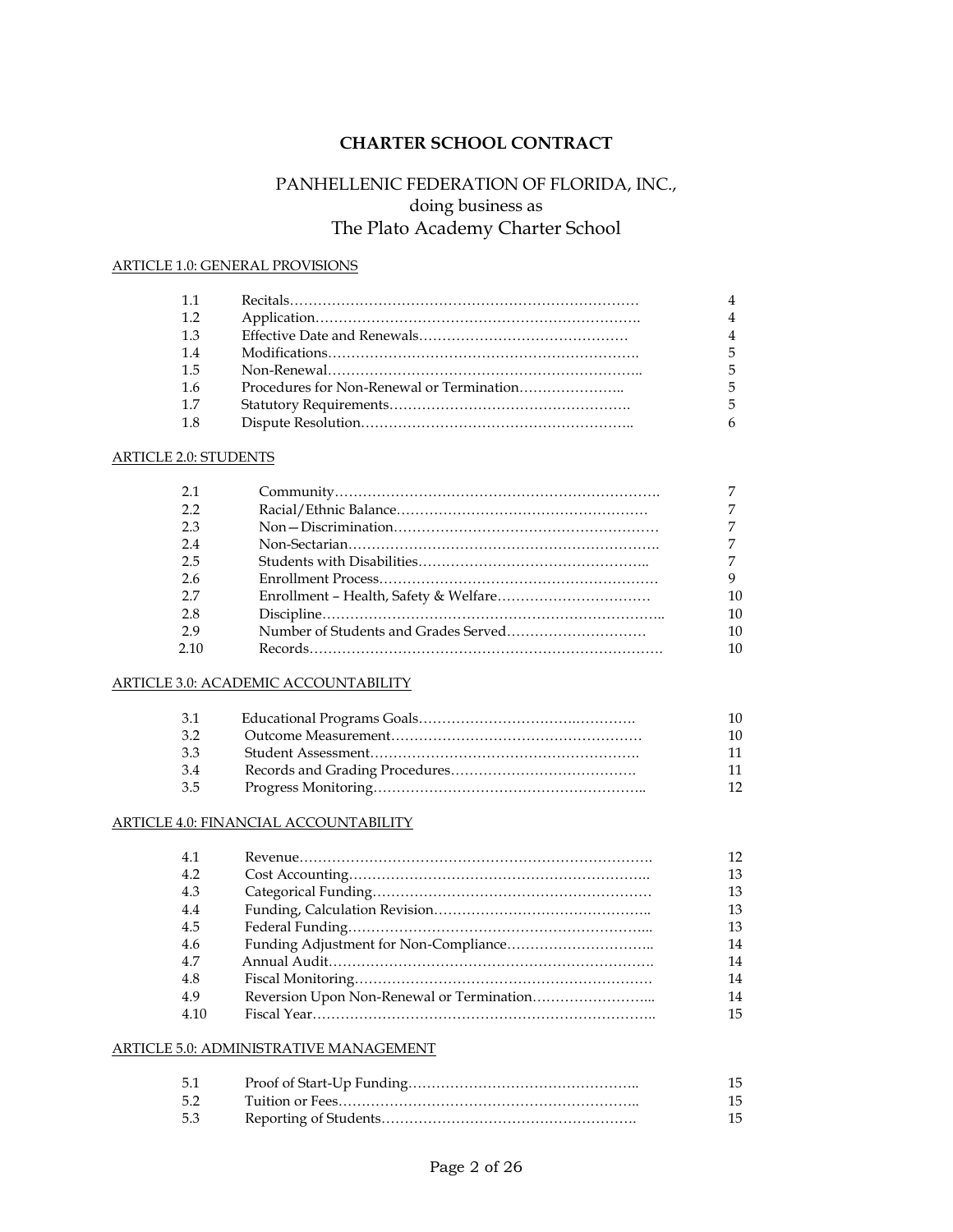| -54 |     |
|-----|-----|
| 5.5 | 16. |
| 5.6 |     |
| 57  |     |
| 5.8 |     |

## ARTICLE 6.0: INDEMNIFICATION/INSURANCE

| 6.1  |                                               | 18 |
|------|-----------------------------------------------|----|
| 6.2  |                                               | 19 |
| 6.3  |                                               | 19 |
| 6.4  |                                               | 19 |
| 6.5  |                                               | 19 |
| -6.6 |                                               | 20 |
| 6.7  |                                               | 20 |
| 6.8  |                                               | 21 |
| 6.9  |                                               | 21 |
| 6.10 | School Leader's Errors and Omission Insurance | 22 |
| 6.11 |                                               | 22 |
| 6.12 |                                               | 22 |

## ARTICLE 7.0: GOVERNANCE STRUCTURE

| 7.1 | 23 |
|-----|----|
| 7.2 | 23 |
| 7.3 | 23 |
| 7.4 | 23 |
| 7.5 | 23 |
| 7.6 | 23 |

### ARTICLE 8.0: MISCELLANEOUS

| 8.1  | 24 |
|------|----|
| 8.2  | 24 |
| 8.3  | 24 |
| 8.4  | 24 |
| 8.5  | 24 |
| -8.6 | 24 |
| 8.7  | 24 |
| 8.8  | 25 |
| 8.9  | 25 |
| 8.10 | 25 |
| 8.11 | 25 |
| 8.12 | 25 |
| 8.13 | 25 |
| 8.14 | 25 |
|      |    |

## ARTICLE 9.0: COMPLIANCE WITH COURT ORDER

| Standards |  |
|-----------|--|

## **APPENDICES**

| $\perp$   | Charter School Application (August 27, 2003)                                                |
|-----------|---------------------------------------------------------------------------------------------|
| Л         | Stipulation (December 17, 1999) and Amended Stipulation (June 28, 2000) for Unitary Status, |
|           | Bradley, et al., v. Pinellas County School Board                                            |
| Ш         | <b>Facility Lease</b>                                                                       |
| <b>IV</b> | Academic Program -- Clarifications                                                          |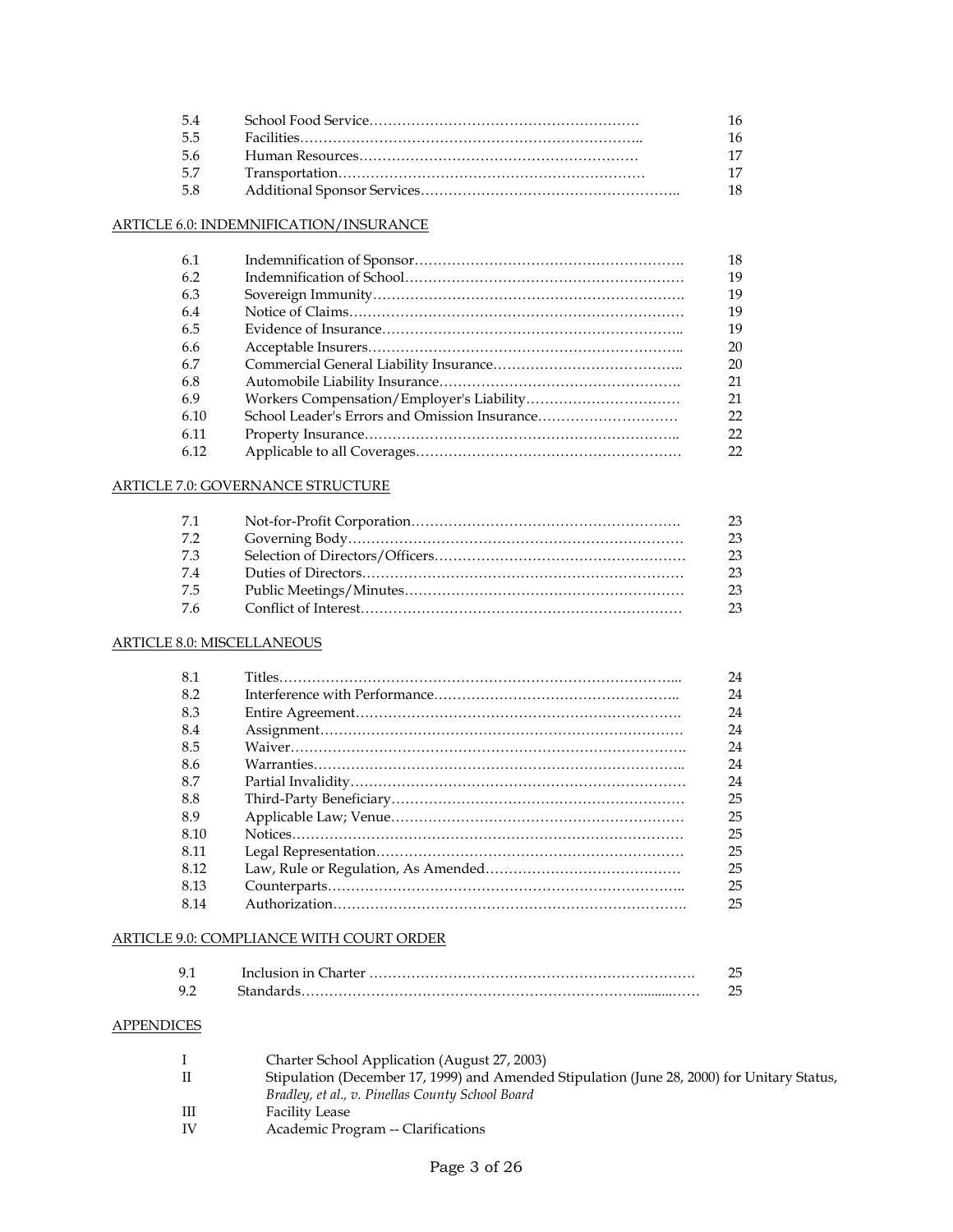## **CHARTER SCHOOL CONTRACT**

THIS CHARTER SCHOOL CONTRACT (the "Charter") entered into this \_\_\_\_\_\_\_ day of \_\_\_\_\_\_\_\_\_\_\_\_\_\_\_\_\_\_, 2003, by and between THE SCHOOL BOARD OF PINELLAS COUNTY, FLORIDA, a body corporate operating and existing under the laws of the State of Florida (hereinafter referred to as the "Sponsor"), and PANHELLENIC FEDERATION OF FLORIDA, INC., a Florida not-for-profit corporation, doing business as THE PLATO ACADEMY CHARTER SCHOOL (hereinafter referred to as the "School").

WHEREAS, the Sponsor has the authority pursuant to s. 1002.33, Florida Statutes (2003) to grant to a non-profit organization a charter to operate a charter school with the school district; and

WHEREAS, the School is a not-for-profit corporation and desires to operate a charter school within the Sponsor's school district for the purposes set forth in the School's charter school application of August 28, 2003, approved by the Sponsor on October 28, 2003, a copy of which attached hereto as Appendix I and incorporated herein by reference; and

WHEREAS, the School is approved by the Sponsor to provide educational services in accordance with the terms of a charter school contract; and

WHEREAS, the parties intend that this Charter serve as the agreement for the operation of the School.

NOW, THEREFORE, in consideration of the mutual covenants and terms herein set forth, the parties agree as follows:

#### **ARTICLE 1.0 GENERAL PROVISIONS**

- 1.1 **Recitals:** The foregoing recitals are true and correct and are incorporated herein by reference.
- 1.2 **Application:** The School's approved application to operate charter is appended hereto as Appendix I and incorporated herein by reference. If any provision of this Charter or of Appendix II is inconsistent with Appendix I, the provision of this Charter or of Appendix II shall prevail.
- 1.3 **Effective Date and Renewals:** The effective date of this Charter and renewals shall be as set forth below.
	- 1.3.1 **Effective Date/Term:** This Charter shall become effective upon the signing by both parties, and shall end on June 30, 2009, except as otherwise provided in this Charter.
	- 1.3.2 **Start-Up-Date:** For each school year, the initial start-up date of the School shall be consistent with the beginning of the Sponsor's public school calendar for the school year.
	- 1.3.3 **Timetable:** The timetable for implementation of this Charter is as follows:

| October 28, 2003 | Sponsor's approval of application  |
|------------------|------------------------------------|
| March 9, 2004    | Public hearing/Approval of Charter |

The 2004-05 school year begins for students on August 3, 2004. In order to operate its School for the 2004-05 school year, the School shall enroll at least 36 students in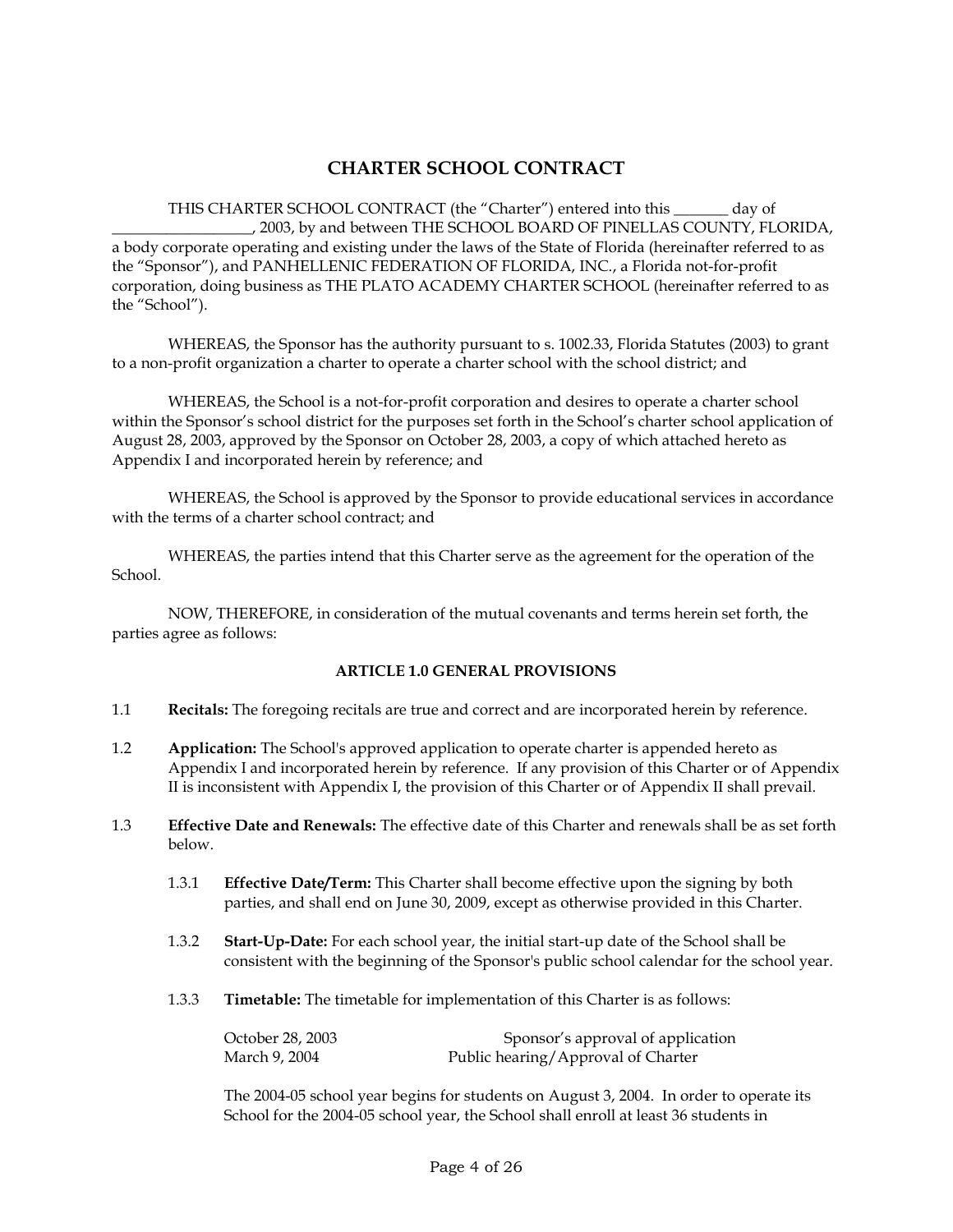accordance with Article 2 below and Appendix II, by June 18, 2004. If the School has not actually enrolled at least 36 students as of 5 p.m. on June 18, 2004, then this Charter shall terminate automatically as of June 21, 2004, without further action by either party.

In order to operate its Charter School for the 2004-05 school year, the School shall have facilities ("Authorized Facilities") to comply with requirements of s.1002.33 (18), Florida Statutes. Independent grants or state or federal planning grant may be available during the 2004-05 school year as approved.

- 1.3.4 **Renewal:** After the initial term of this Charter pursuant to 1.3.1, this Charter may be renewed every five (5) school years or longer by mutual written agreement of the parties, pursuant to Florida law.
- 1.4 **Modifications:** This Charter may be modified during its term by mutual agreement of the parties, provided such modifications are agreed to in writing and executed by both parties.
- 1.5 **Non-Renewal:** At the end of the term of the Charter, in accordance with procedures relating to non-renewal found in sections 1.6 et seq. below, the Sponsor may choose not to renew the School's Charter for any of the reasons set forth in s.1002.33(8), Florida Statutes (2003), which reasons are, as of the date of this Charter, as follows:
	- (a) Failure by the School to meet the requirements for student performance stated in this charter;
	- (b) Failure by the School to meet generally accepted standards of fiscal management;
	- (c) Violation of law by the School; and
	- (d) Other good cause shown.
- 1.6 **Default:** Default shall occur if the School fails to observe or perform any of the terms or provisions to be observed or performed by School as set forth in this Agreement and such failure is not cured within thirty (30) days after the School is given written notice by Sponsor, unless a different cure period or procedure for curing said failure is otherwise specifically provided for in this Charter.
- 1.7 **Procedures For Non-Renewal or Termination:** Termination during the term of the Charter or non-renewal of the Charter shall be permitted in accordance with the procedure below.
	- 1.7.1 **Grounds:** During the term of the Charter, the Sponsor may terminate the Charter for any of the grounds listed in  $1.5(a)(e)$  above. This Charter may be terminated upon twentyfour hour notice if the Sponsor determines that good cause has been shown or the health, safety or welfare of the students is threatened or impaired unless an immediate and mutually agreeably cure can be instituted. The Sponsor may assume the operation of the School under these circumstances for a period of time as determined solely and exclusively by the Sponsor.
	- 1.7.2 **Notice from Sponsor; Appeal:** Except when terminated immediately pursuant to paragraph 1.6.1 above, the Sponsor shall provide written notification to the School of a proposed non-renewal or termination of this Charter at least 90 days prior to the proposed action. The notice shall state in reasonable detail the grounds for the proposed action and provide that the School's governing body may, within 14 calendar days of receiving the notice, request an informal hearing before the Sponsor. The Sponsor shall conduct the informal hearing concerning grounds for non-renewal or termination of the charter within 30 days of receiving a written request from the School's governing body.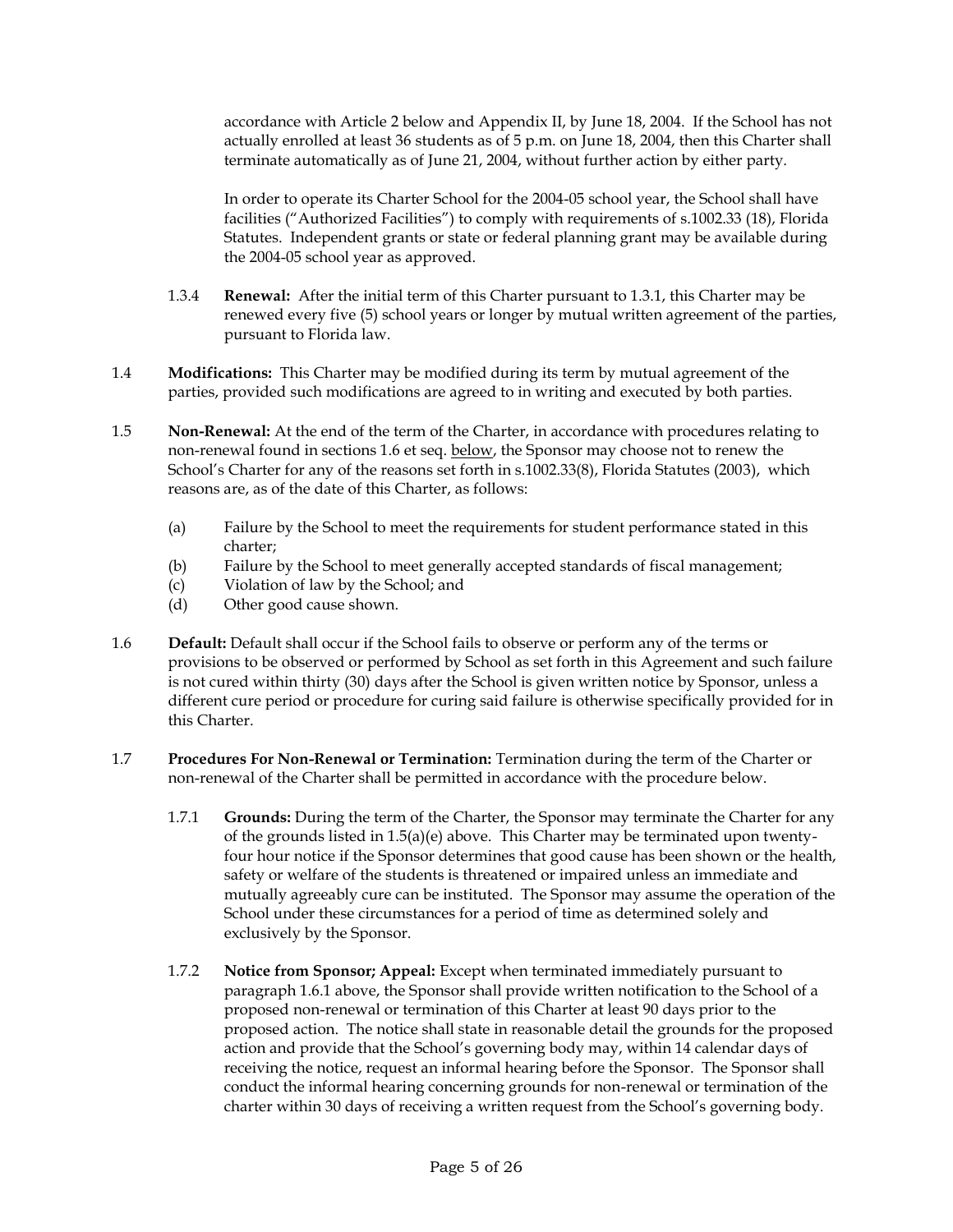The School's governing body may, within 14 days after receiving the Sponsor's decision to either terminate or to not renew the Charter, appeal the decision as provided by law.

- 1.7.3 **Notice from School:** The School shall notify the Sponsor in writing at least ninety (90) days prior to the expiration of the Charter as to the School's intent to renew or not renew.
- 1.7.4 **Records:** Upon termination or expiration of this Charter, the School agrees to deliver all school records that it is required by law to deliver. The School may retain copies of delivered records, as it deems necessary or appropriate.
- 1.7.5 **Action Upon Termination or Non-Renewal:** Upon termination or non-renewal of this Charter, the School will wind up the School's affairs, collect all sums due to the School, pay its debts and transfer to Sponsor any unencumbered funds that may remain. The Sponsor will not assume the debt from any contracts for services made between the governing body of the School and any third party, except for a debt that is previously detailed and agreed upon by both the Sponsor and the governing board of the School. The parties agree that no member of the Board of Directors shall have personal liability for any of the School's debts unless specifically provided by law.
- 1.8 **Statutory Requirements:** The School will comply with s. 1002.33, Florida Statutes (2003), as it may be amended, and any regulations adopted by the State Board of Education or other state agency, pertaining to charter schools, and all applicable federal, state and local laws pertaining to civil rights and student health, safety and welfare.
	- 1.8.1 **Public Records:** The School shall comply with the provisions of Chapter 119, Florida Statutes, in all of its financial, business and membership matters. All the School's records, except personally identifiable student records, shall be public records and subject to provisions of Chapter 119, Florida Statutes, including those relating to records retention.
	- 1.8.2 **Public Meetings:** All meetings of the school's governing body shall be open to the public pursuant to s. 286.011, Florida Statutes (2003). As to all meetings of the School for which minutes are required pursuant to Florida law, the School shall forward a copy of minutes to the Sponsor within thirty (30) days after the meeting.
- 1.9 **Dispute Resolution:** Subject to the applicable provisions of s. 1002.33, Florida Statutes, as amended from time to time, disagreements and disputes relating to or arising out of this Charter which the parties are unable to resolve informally, shall be resolved according to the dispute resolution process below.
	- 1.9.1 **Identify Problem:** The grieving party will write to the other party to identify the problem, state the perceived grievance, suggest a proposed resolution and the reasons on which it relies to justify and suggest support for its position.
	- 1.9.2 **Response; Informal Meeting:** The other party will respond in writing within fifteen (15) calendar days, accepting the proposed resolution or offering alternative solution(s) to the problem. An informal meeting of representatives of the parties may be held to attempt to reach agreement on the solution and subsequent action if requested by representatives of either party.
	- 1.9.3 **Mediation:** If parties are unable to reach agreement, they will jointly appoint Florida Board Certified Civil Mediator, who will meet with the parties separately or together to assist them in resolving the problem. If the parties cannot agree on a mediator, then a Florida Board Certified Civil Mediator will be selected through a neutral mediation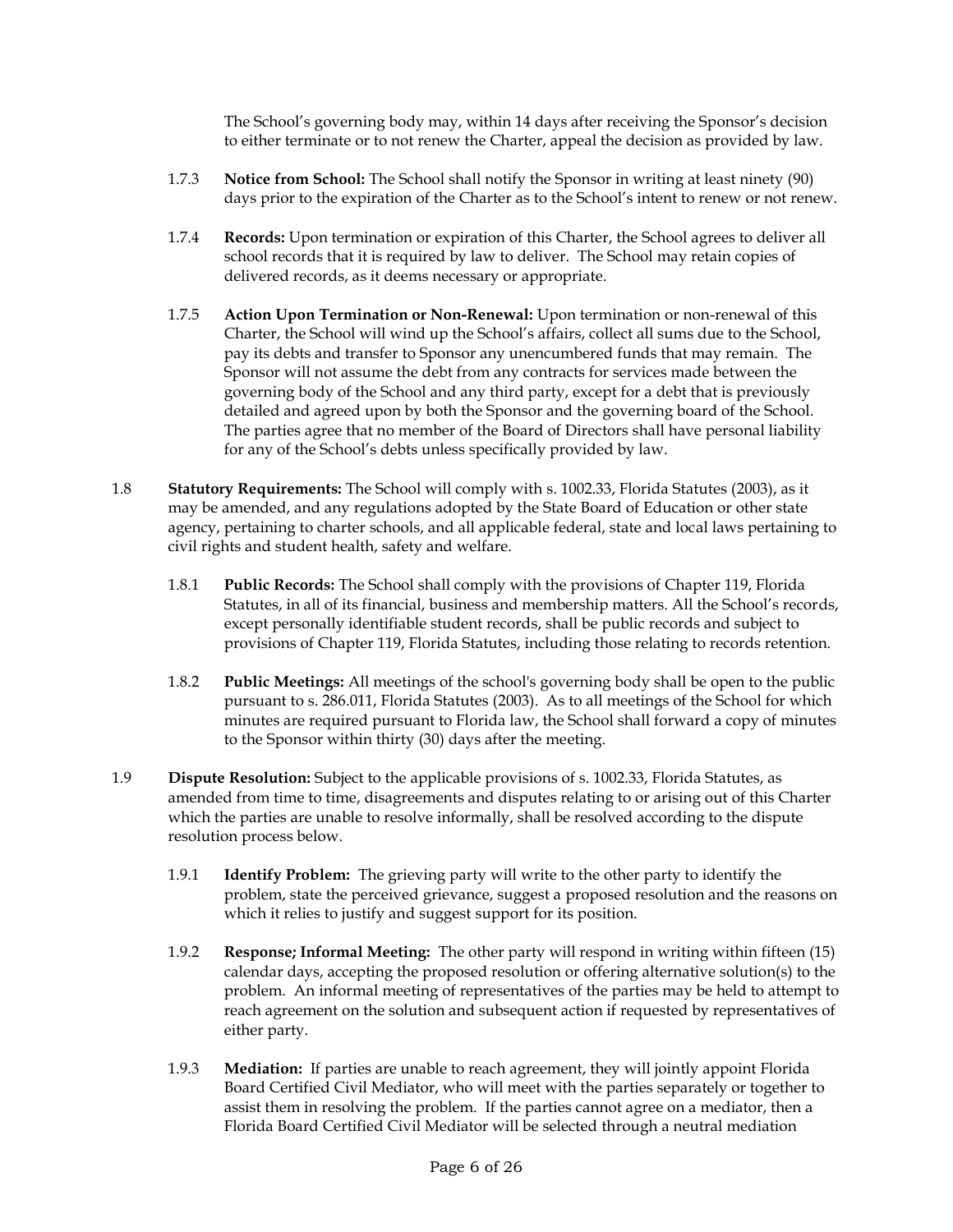service. If free mediation services are available through Florida State Resolution Center or other entity, the parties may mutually agree to use such services. The parties shall share cost of mediation equally.

- 1.9.4 **Resolution:** Upon resolution of the problem, a responsible person for both parties will develop a joint written explanation-indicating resolution. This document will be retained with this Charter. If an amendment to this charter is necessary, both parties will submit the amendment for action.
- 1.9.5 **Legal Remedies:** If all efforts at agreement within a reasonable time are unsuccessful, the parties will have recourse to their available legal remedies or may mutually agree to arbitration of the dispute using the services of the American Arbitration Association.

## **ARTICLE 2.0 STUDENTS**

- 2.1 **Community:** The community to be served by this Charter School is defined in Appendix I to this agreement and in specific provisions herein.
- 2.2 **Racial/Ethnic Balance:** Subject to the restrictions set forth in Appendix II, the School agrees that it shall develop and implement strategies to achieve a racial, ethnic balance reflective of the community it serves and shall be in compliance with all applicable provisions of Court Orders and Stipulations in the case of *Bradley, et al. v. School Board of Pinellas County, Florida, et al.*
	- 2.2.1 **Racial Ratio Limitations:** The School will admit black and non-black applicants as required by Florida law subject to the limitation that the School's total enrollment must be within the racial ratio limitations established in Appendix II for public schools at similar grade levels (and, during the period of controlled choice, within the same choice area). [Amended Stipulation, June 28, 2000, II.2.(b)(iii)].

## 2.2.2 **Diversity Choice Goal:**

- (a) The optimum diversity percentage is the percentage of black students in the Sponsor's elementary school attendance sub-area in which the School is located.
- (b) The diversity choice goal is that the School should strive to have a black student population that is at least 80 percent and no more than 120 percent of the optimum diversity percentage of the elementary school attendance sub-area in which the School is located. [Sponsor's Choice Plan, October 24, 2000, as amended October 22, 2002, Section XII, page 22]
- 2.3 **Non-Discrimination:** The School agrees that it will not discriminate against students with disabilities who are served in the Exceptional Student Education (ESE) programs and students were served in English for Speakers of Other Languages (ESOL) programs; and that shall not violate the anti-discrimination provisions of s.1000.05, Florida Statutes (2003), the Florida Educational Equity Act.
- 2.4 **Non-Sectarian:** The School's admissions policies shall be non-sectarian.
- 2.5 **Students with Disabilities:** Students with disabilities who are enrolled in the School shall be provided programs implemented in accordance with federal and state laws and local policies and procedures. Current applicable laws are the Individuals with Disabilities Education Act (IDEA), Section 504 of the Rehabilitation Act of 1973; ss. 1000.05 and 1003.57, Florida Statutes (2003); Chapter 6A-6 of the Florida Administrative Code**,** the Sponsor's Special Programs and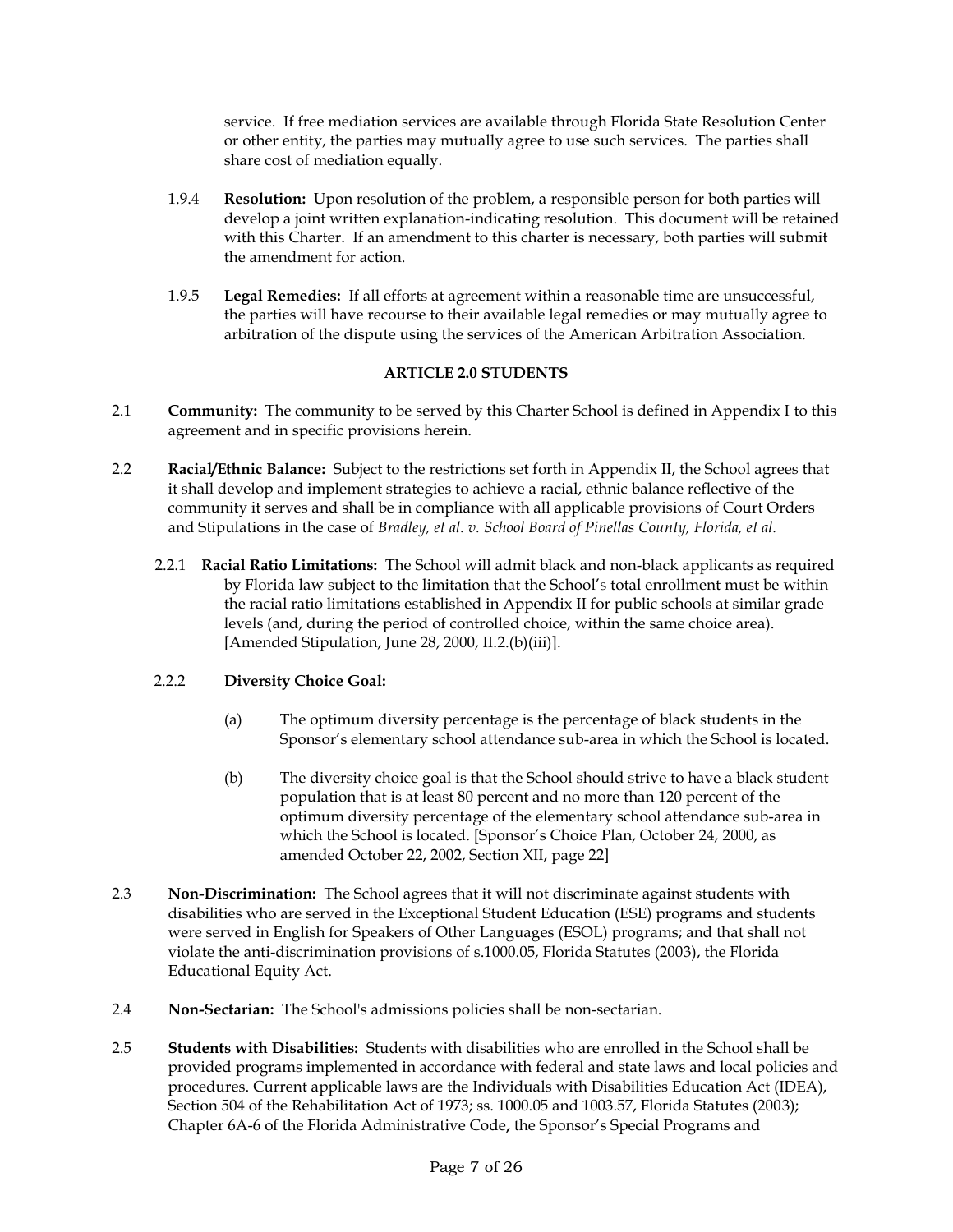Procedures document; and sections of the Sponsor's policies and Code of Student Conduct dealing with students with disabilities.

- 2.5.1 **Non-Discrimination:** The School shall adopt and implement a nondiscriminatory policy regarding placement, assessment, identification and selection of students.
- 2.5.2 **Free Appropriate Public Education (FAPE):** The School shall provide a FAPE to each exceptional student enrolled in the School.
- 2.5.3 **Individual Education Plans (IEPs):** The School will utilize all of the Sponsor's forms and procedures related to pre-referral activities, referral, evaluation and re-evaluation for ESE eligibility, IEP developments, in placement. The School and the Sponsor will schedule and conduct an IEP meeting with the students' families at mutually agreeable times for each eligible exceptional student enrolled in the School.
- 2.5.4 **Local Education Agency (LEA):** the Sponsor will serve as the LEA at all eligibility staffings and IEP meetings for all students.
- 2.5.5 **Least Restrictive Environment:** Students with disabilities enrolled in the School will be educated in the least restrictive environment appropriate to their needs, and will be segregated only if the nature and severity of the disability is such the education in regular classes with the use of supplementary aides and services cannot be achieved satisfactorily. Students whose needs cannot be adequately addressed at the School will be appropriately referred by the School to the Sponsor for placement assessment, and the School's staff work together with the Sponsor's personnel to insure that the needs of the students are met.
- 2.5.6 **Cooperation:** School staff will work closely with the Sponsor's staff to discuss the needed services (including all related services and programs) of the School's students with disabilities. The Sponsor will provide legal representation to the School in any legal or quasi-legal activity regarding the educational program or placement afforded ESE students attending or admitted to the School, such as mediation, due process hearings, appeal, other court action, or a formal complaint. The School will reimburse the Sponsor for reasonable associated legal costs, including but not limited to, reasonable attorney's fees and expert witness fees. The Sponsor may waive such reimbursement if it deems such action to be appropriate.
- 2.5.7 **Procedural Safeguards:** Parents of students with disabilities shall be afforded notice of procedural safeguards in the native language, as provided by the Florida Department of Education.
- 2.5.8 **ESOL/ESE Students:** Students enrolled at the School who are limited proficiency in English will be served by ESOL-certified personnel and who will follow the Sponsor's District Plan for limited English Proficient Students. The School will needs the requirements of the Consent Decree entered in *Lulac, et al. v. State Board of Education*
- 2.5.9 **Federal and State Reports:** Unless otherwise exempted by Florida Statutes, the School will complete federal and state reports in accordance with the time lines and specifications of the Sponsor and the Florida Department of Education. Failure to comply with this provision shall be considered good cause for termination or nonrenewal of this Charter.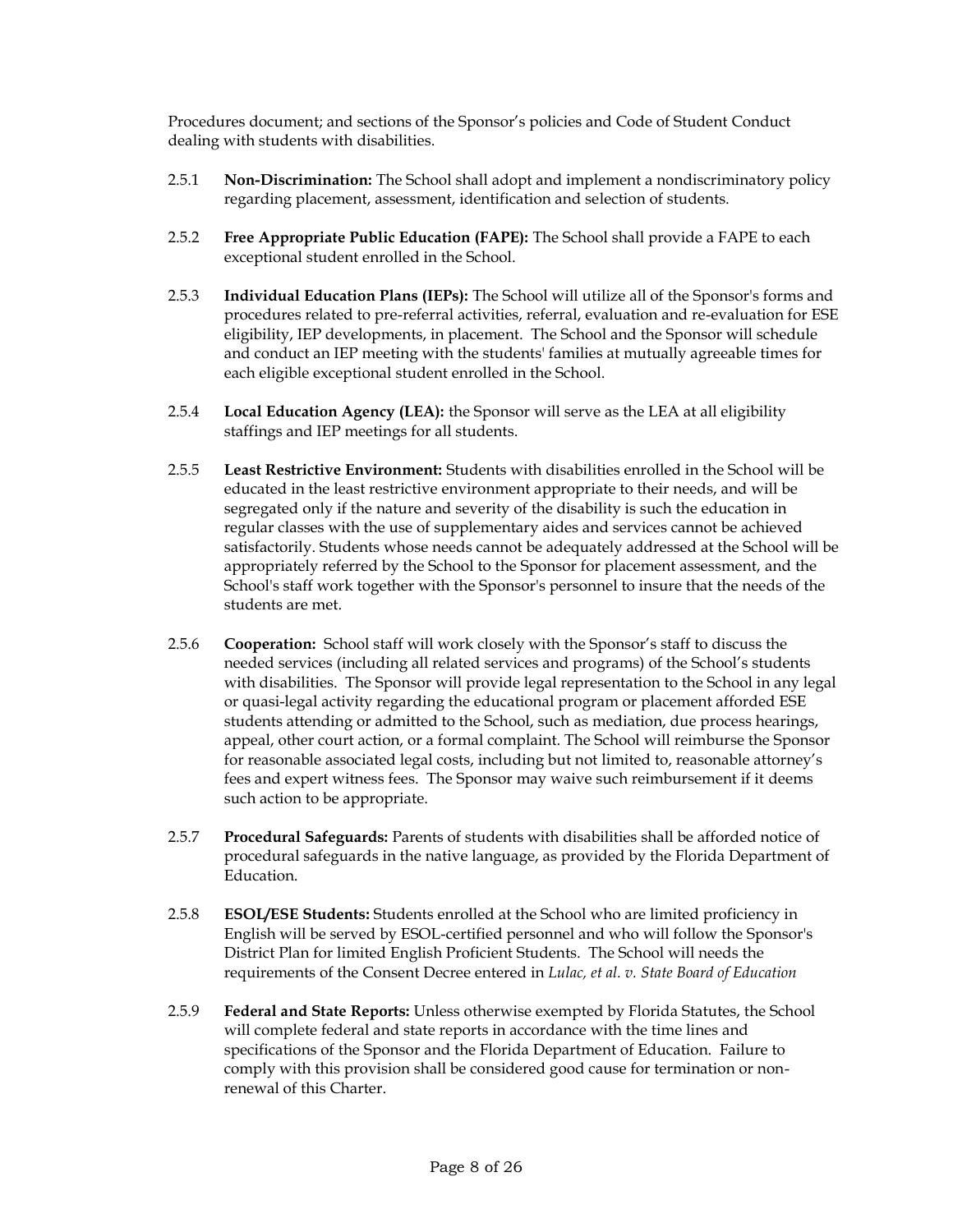2.6 **Enrollment Process:** Subject to the limitations of Appendix II, the School agrees to enroll eligible students by accepting timely applications, unless the number of applications exceeds the capacity of a grade level or other facility utilized. In such case, all applicants will have an equal chance of being admitted through a random selection process. The School may request and the Sponsor shall conduct such random selection processes using the same database, methods and procedures it uses to conduct random selection processes for non-charter schools. Beginning with the 2004-05 school year, the School may participate in the School Board parental choice registration process.

- 2.6.1 **Preference for Siblings and Children of Employees and Board Members:** Preference may be given to siblings of students enrolled in the School, children of employees of the School, and children of board members of the School.
- 2.6.2 **Procedure:** Each year, after it has made preliminary admissions decisions in accordance with the provisions of Florida law, the School will:
	- (a) transmit to the Sponsor (prior to any notification to applicants and in accordance with a time schedule to be established by the Sponsor) rank-ordered lists of black and non-black applicants to the School whom the School wishes to accept for admission, so that the Sponsor may determine whether admission of any one or more of such applicants would be inconsistent with the limitation provided in paragraph 2.2.1 above; and
	- (b) thereafter make its final admission decisions and notify applicants of those decisions, in a manner consistent with the determination by the Sponsor described in subparagraph (a) above, thus admitting only applicants whose acceptance the Sponsor has determined will not result in a violation of the limitation provided in Paragraph 2.2.1 above. [Amended Stipulation, June 28, 2000, II.2.(b)(v]].
- 2.6.3 **Limitation on Enrollment:** Notwithstanding any other provision of this Charter, student enrollment at the School will be limited to a specified number of students calculated as follows:

(a) Determine the total number of student stations<sup>1</sup> within the relevant choice area for that level of school (not including the number for the School);

(b) Determine the expected student enrollment at that level of school within the relevant choice area;

(c) Multiply the number determined in (b) above by 125 percent;

(d) Subtract the number determined in (a) above from the number determined by (c) above;

(e) Multiply the difference determined in (d) above (use 0 if it is a negative number) by the Sponsor's utilization factor for that level of school<sup>2</sup> .

The product determined in (e) above will be the maximum student enrollment for the School until after controlled choice unless the charter application is for fewer students, in

 $1$  This refers to program capacity. The number of student stations will be calculated in the same manner utilized by the Sponsor in preparing the program capacity document using the annual FISH report except that the maximum student enrollment of any existing charter schools shall be included. The new student stations required by the Amended Order of August 30, 1999, and those approved in the current five-year facilities work plan will also be included.

<sup>2</sup> The Sponsor's utilization factor is 1.0 for elementary schools, .85 for middle schools and .90 for high schools.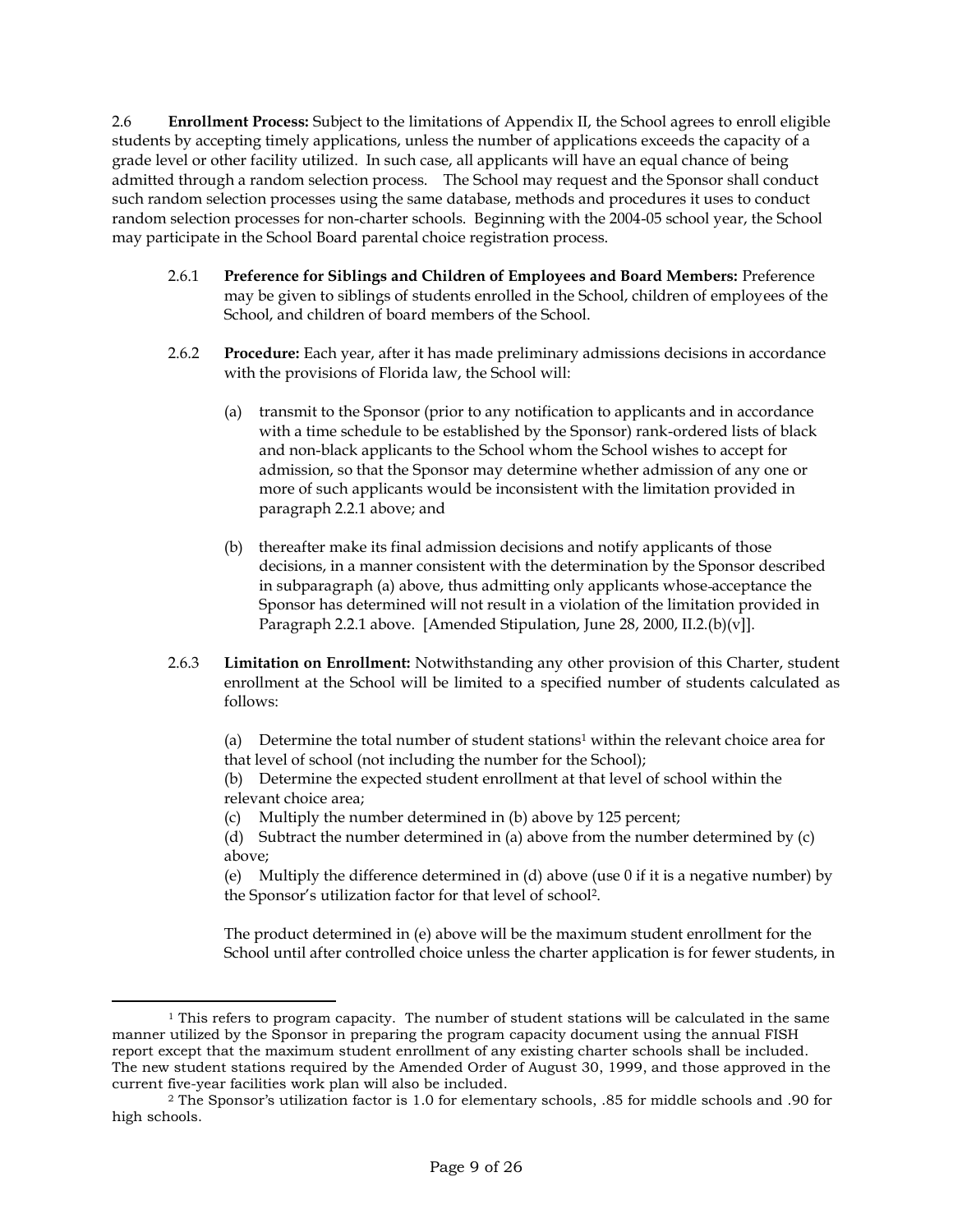which event the maximum will be the number of students requested in the approved application. [Amended Stipulation, June 28, 2000, II.2.(b)(vi)]

- 2.6.4 **Access to Students for Recruiting:** The School shall have the same access to students as the Sponsor's magnet and academy programs.
- 2.7 **Enrollment; Health Safety & Welfare:** Enrollment is subject to compliance with the provisions of s. 1003.22, Florida Statutes (2003), concerning school entry health examinations and immunizations. The School will develop a written plan(s) to ensure the safety and security of students and staff, and will send a copy of such plan(s) to the Sponsor by July 15 of each year.
- 2.8 **Discipline:** The School agrees to adopt policies designed to maintain a safe learning environment at all times, and will develop plans to identify, minimize, and protect others from violent or disruptive student behavior. The School will comply with Florida State law and the Sponsor's *Code of Student Conduct*.
- 2.9 **Number of Students and Grades Served:** Subject to the restrictions set forth in Appendix II, the School shall serve students in grades K-2 during its first year (2004-05), with a maximum total School enrollment of 108; students in grades K-3 during its second year (2005-06), with a maximum total School enrollment of 144; students in grades K-4 during its third year (2006-07), with a maximum total School enrollment of 180; and students in grades K-5 during its fourth year (2007-08) and thereafter, with a maximum total School enrollment of 216..
- 2.10 **Records:** The School shall maintain all records on enrolled students and shall provide parents with copies of such records as requested and as required by law. The Sponsor has a right, with reasonable notice, to review any documentation maintained by the School.

## **ARTICLE 3.0 ACADEMIC ACCOUNTABILITY**

- 3.1 **Educational Program Goals:** The School agrees to implement educational and related programs as specified in Appendices I and IV. Reading will be a primary focus of the School's curriculum, and the reading curriculum will be based on scientific reading research that is consistent with the Sunshine State Standards. The School will provide adequate resources to identify and address the needs of students who are reading below grade level.
	- 3.1.1 **School Calendar**: The School will adopt a calendar that is consistent with the Sponsor's school year, to provide instruction for at least the number days required by law for public schools.
	- 3.1.2 **Class Size:** The School is subject to the limitations on maximum class size set forth in Article IX, section 1 of the Florida Constitution and section 1003.33, Florida Statutes (2003), and will implement all appropriate measures to comply with that law.
- 3.2 **Outcome Measurement:** The Sponsor will provide student academic performance data to the School for each of its students coming from the Sponsor's school system. The Sponsor and the School will annually agree to the following by October 15: the current incoming baseline standard of student academic achievement, the outcomes to be achieved, and the method of measurement that will be used. The criteria shall include a detailed description for each of the following:
	- How the baseline student academic achievement levels and prior rates of academic progress will be established;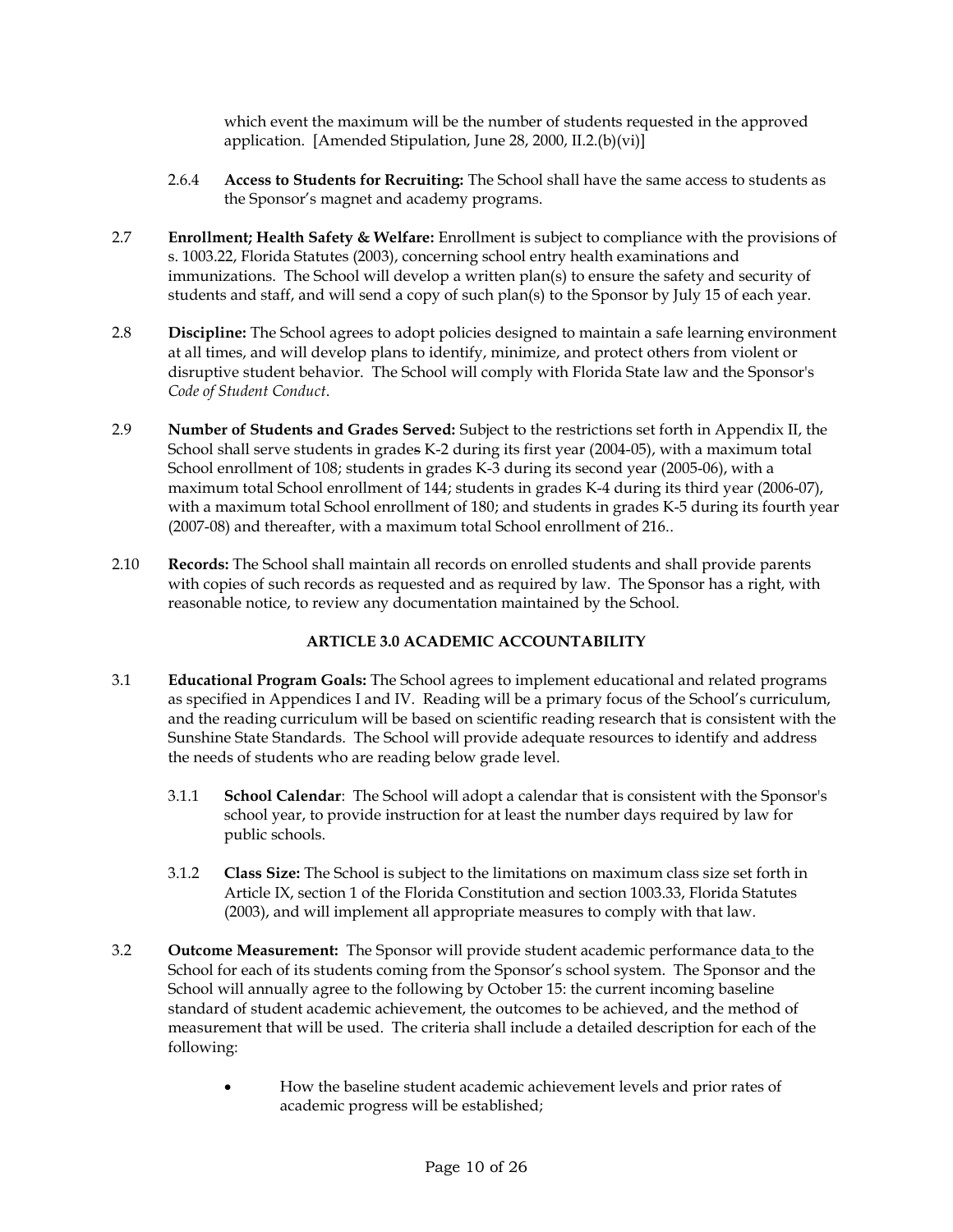- How these baseline rates will be compared to rates of academic progress achieved by these same students while attending the School; and
- To the extent possible, how these rates of progress will be evaluated and compared with rates of progress of other closely comparable student populations.
- 3.3 **Student Assessment:** Accountability criteria shall be based upon the School's assessment system and appropriate required statewide assessments.
	- 3.3.1 **Assessment Programs:** Students in the School will participate in an assessment program that mirrors the countywide assessment of the Sponsor's public-school students enrolled in comparable grades/schools, including assessments required of the public schools by the Florida Department of Education. To facilitate participation, the Sponsor will provide consultation by its applicable district staff and those services/support activities that are routinely provided by the Sponsor's staff regarding implementation of district and state required assessment activities (e.g. staff training, dissemination and collection of materials, scoring, analysis, and summary reporting). The School shall be responsible for giving the test to its students and adhering to procedures published for each test. The School agrees that its students will be assessed within the time frame for the other public schools in the Sponsor's district.
	- 3.3.2 **Sponsor Access to Data:** The School agrees to allow the Sponsor reasonable access to review data sources, including collection and reporting procedures, in order to assist the Sponsor in making a valid determination about the degree to which student performance requirements have been met.
- 3.4 **Records and Grading Procedures:** Due to the possibility that students enrolled in the School may transfer to other public schools within Sponsor's school system, the School shall utilize the records and grading procedures that can be transferred to the Sponsor's current records and grading procedures. The Sponsor shall provide a copy of these procedures by July 1 of the year that the School opens.
	- 3.4.1 **Maintain Records:** The School shall maintain both active and archival records for current/former students in accordance with Florida Statutes.
	- 3.4.2 **Category A:** All permanent (Category A) records of students leaving the School whether by graduation, transfer to the public school system, or withdrawal to attend another school, shall be promptly transferred and delivered by the School to Central Records at 400 Chestnut Street, Oldsmar, FL 34677.
	- 3.4.3 **Category B:** Records of student progress (Category B) shall be promptly transferred and delivered by the School to the appropriate school if a student withdraws to attend another public school within the Sponsor's school system or to another school system. The School may retain copies of the departing student's academic records created attendance at the School during the student's attendance at the School.
	- 3.4.4 **Report:** An annual report from the School shall be transmitted and delivered by the School to the Sponsor, listing all students enrolled during the school year and the disposition of each student's permanent records (i.e., stored on site, transmitted to the Sponsor or other disposition, if appropriate). This report for the immediately preceding school year shall be transmitted and delivered each year prior to July 1st.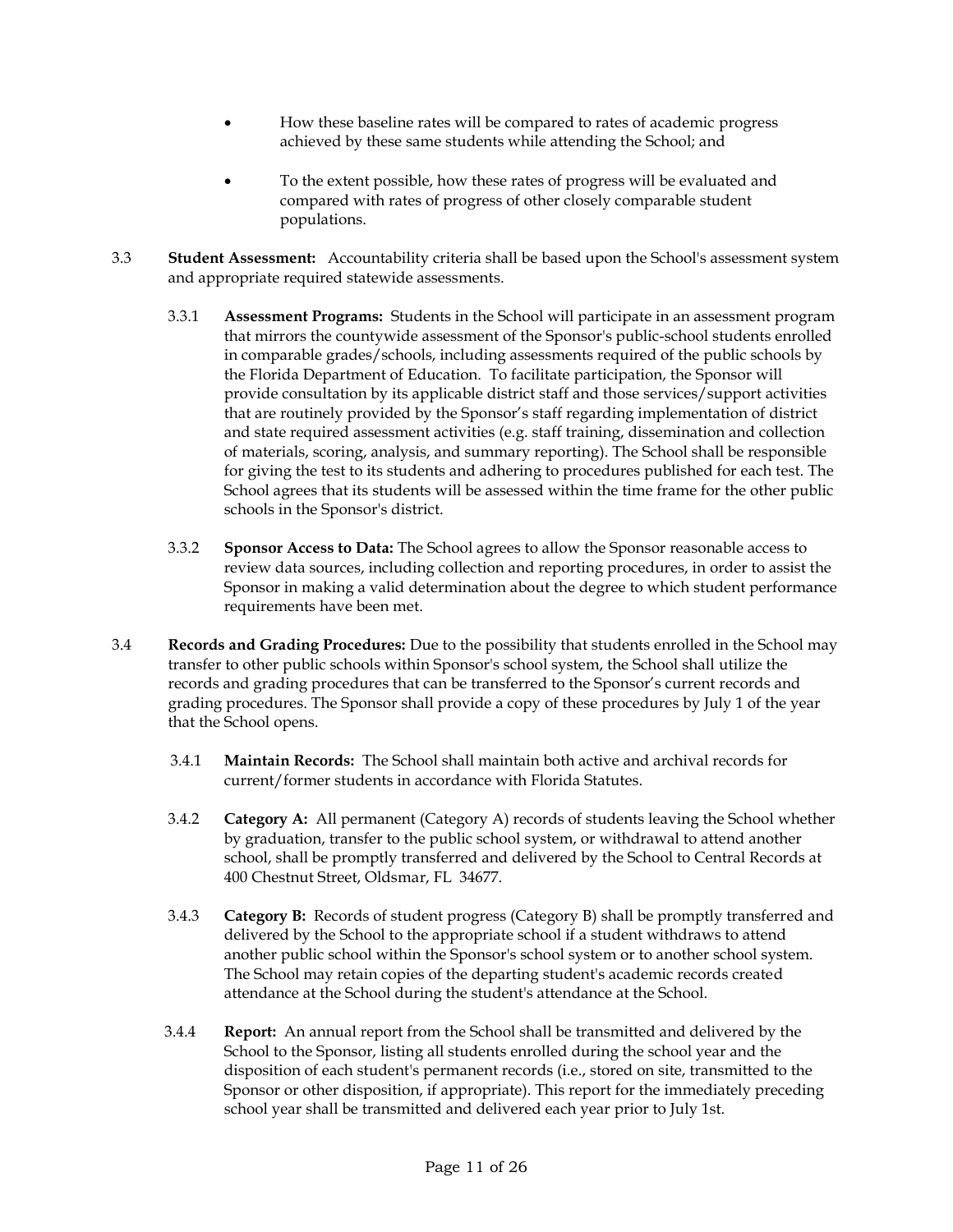- 3.5 **Progress Monitoring:** Florida Law requires the Sponsor to monitor and review the progress of the School towards the goals established for the School.
	- 3.5.1 **Annual Progress Reports:** The School shall make annual progress reports to the Sponsor that, upon verification, shall be forwarded to the Commissioner of Education, at the same time as other annual school accountability reports are submitted. The School's annual progress report shall be submitted to the Sponsor no later than September 15 each year for the immediately preceding school year. The report shall contain at least the following items:
		- The School's progress toward achieving the goals outlined in its application;
		- The information required in the annual public school accountability report pursuant to Florida Law;
		- Financial records of the School shall be submitted in accordance with the requirements specified in Article 4.0 below;
		- Salary and benefit levels of the School's employees; and
		- Other elements required by law or desired by the School.

## **ARTICLE 4.0 FINANCIAL ACCOUNTABILITY**

- 4.1 **Revenue:** The Sponsor agrees to fund the School for the students enrolled as if they are in a basic program or special program and non-charter school in the Sponsor's district. The basis for the funding shall be the sum of the Sponsor's operating funds from the Florida Education Finance Program (FEFP) as provided in s. 1011.62, Florida Statutes (2003), and the General Appropriations Act, including gross state and local funds, discretionary lottery funds, and funds from the Sponsor's district current operating discretionary millage levy, divided by the total funded weighted full-time equivalent students (WFTE) in the Sponsor's district, multiplied by the WFTE of the School.
	- 4.1.1 **Distribution of Funds:** Sponsor shall ensure that School receives timely distribution of funds. If a warrant for payment is not issued within thirty (30) days after receipt of funding by the Sponsor, the Sponsor shall pay to the School, in addition to the amount of the scheduled disbursement, interest at a rate established in s. 1002.33(18)(d), Florida Statutes (2003), on the unpaid balance from the expiration of the thirty (30) day period until such time as the amount, plus such interest, is paid to the School. If the amount due is disputed by the Sponsor, the Sponsor may escrow the amount of the disputed funds until the dispute is resolved; provided that, interest at the statutory rate shall be added to the amount of any disputed funds that are paid late.
		- 4.1.1.1 **Initial Distribution:** The first distribution of funds to the School shall be on or about July 20, contingent on receipt from the School of a list of enrolled students, to include a student's name, parent/guardian name, address, telephone number and age.
		- 4.1.1.2 **Subsequent Distributions:** The result of a full-time equivalent (FTE) student membership surveys in October and February will be used to adjust the amount of funds distributed monthly to the School.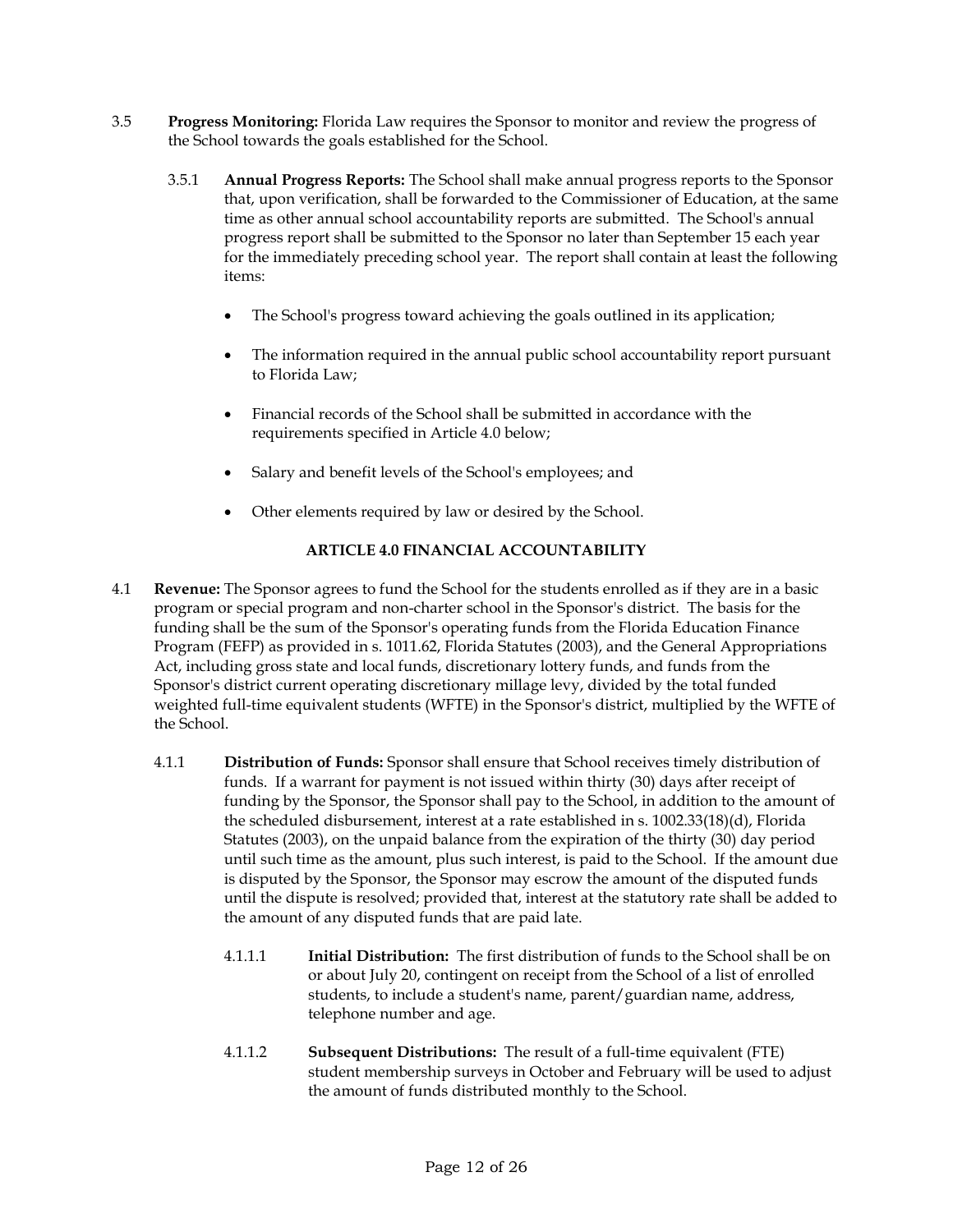- 4.1.1.3 **Distribution from State, Federal or Independent Grants:** Any funds received by the Sponsor with respect to a grant made to or for the benefit of the School shall be paid to the School within thirty (30) calendar days of their receipt or in accordance with grant provisions. To the extent that the grant requires an accounting or reporting, the School shall make such accounting or report to the granting agency or Sponsor as appropriate. The School agrees to provide all necessary and needed information to the Sponsor for the administration of such grants. It is understood that certain grants permit reimbursement of petty cash with receipts, use of district purchase orders, reimbursement of authorized expenses, and prepayment of approved activities. The Sponsor agrees to cooperate with representatives of the School to provide timely and efficient receipt and use of funds from state, federal or independent grants.
- 4.1.2 **Administrative Fee:** The Sponsor shall retain an administrative fee of five (5%) percent of public revenues to be paid to this School by the Sponsor for the Sponsor's administrative costs, including processing the application, academic and financial monitoring required of the Sponsor by law, contract management services, FTE and data reporting, exceptional student education administration, test administration, processing of teachers certificate data and information services.
- 4.2 **Cost Accounting:** The School agrees that it will annually submit to the Sponsor no later than the third Friday of August the information specified in s. 1010.20, Florida Statutes (2003), *Cost Accounting and Reporting for School Districts*.
- 4.3 **Categorical Funding:** If the School's students or programs meet the eligibility criteria in law, the School shall be entitled to its proportionate share of state categorical program funds included in the total funds available in the Florida Education Finance Program (FEFP), including transportation. The School shall provide the Sponsor with documentation that categorical funds received by the School are expended for purposes as established by the Florida Legislature. The School shall reimburse the Sponsor for any impermissible expenditure.
- 4.4 **Funding Calculation Revisions:** Total funding for School shall be recalculated during the year to reflect revised calculations under the Florida Education Finance Program (FEFP) by the State and actual weighted full-time equivalent (WFTE) or FTE students (whichever applicable) reported by the School during the FTE survey periods designated by the Commissioner of Education. Additionally, funding for the School shall be adjusted during the year as follows:
	- 4.4.1 **Holdback/Pro-ration:** In the event of a state holdback or pro-ration that reduces the Sponsor's district funding, the School's funding will be reduced proportionately.
	- 4.4.2 **Exceeding State Cap:** In the event the Sponsor's district exceeds the state cap for WFTE in any expenditure category of programs established by the Legislature, resulting in unfunded WFTE for the district, then the School's funding shall be reduced to reflect its proportionate share of the unfunded WFTE.
- 4.5 **Federal Funding:** In any programs or services provided by the Sponsor which are funded by federal funds and for which federal funds follow the eligible student, the Sponsor agrees, upon adequate documentation from the School, to provide the School with equivalent federal funds per eligible student if the same level of service, consistent with the Sponsor's application or plan for use of the funds, is provided by the School, provided that no federal law or regulation prohibits this transfer of funds. The School must meet all applicable federal requirements for use of such funds.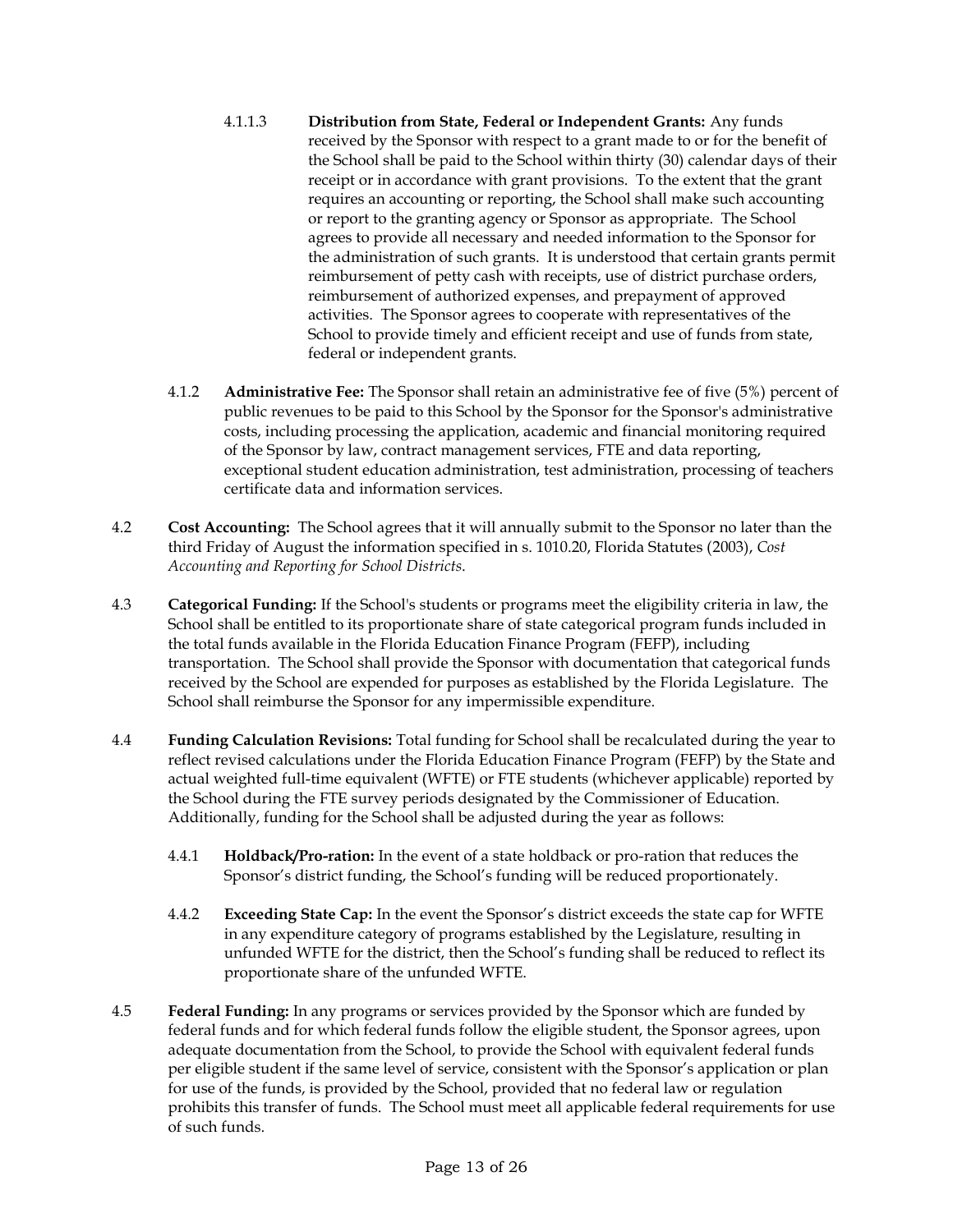- 4.6 **Funding Adjustment for Noncompliance:** If the Sponsor receives notice of a FTE or other funding adjustment which is attributable to noncompliance by the School, the Sponsor shall deduct such assessed amount from the next available payment otherwise due to the School. If the assessment is charged near the end of or after the term of the Charter, where no further payments are due to the School, The Sponsor shall provide prompt notice to the School and the School shall reimburse the full amount to the Sponsor within thirty (30) days.
- 4.7 **Annual Audit:** The School agrees at its expense to obtain an annual audit in compliance with federal and state requirements. The audit shall be conducted as required by state statute and paid for by the School. The School shall provide the Sponsor with a copy of such audit no later than October 15, along with any responses to the auditor's findings. The Sponsor reserves the right, after completion of the audit, to consult with the auditor, at reasonable times and with reasonable notice, to review his findings and recommendations and, at reasonable times and with reasonable notice, to perform such reasonable additional audits or reviews as may be reasonably necessary to fulfill its statutory financial monitoring duties, at the Sponsor's expense.
	- 4.7.1 **Report of Deficit**: If the School's internal audit reveals a deficit, the auditors shall notify the School's governing board, the Sponsor, and the Department of Education. Such a finding shall first be reported by the auditor during an exit interview within 7 days of the conclusion of the audit to the principal or administrator of the School and the chair of the School's governing board. The auditor shall then, within 14 days of the exit interview, provide a final report to the entire governing board, the Sponsor, and the Department of Education.
- 4.8 **Fiscal Monitoring:** Section 1002.33(5)(d), Florida Statutes (2003), requires the Sponsor to monitor the revenues and expenditures of the school.
	- 4.8.1 **Monthly and Annual Financial Reports:** The School will provide a monthly financial report to the Sponsor, to be delivered to the Sponsor no later than the fifteenth (15th) day of the following month. The financial report is a cumulative report, and the last report of the fiscal year will constitute the annual report. The School shall utilize the standard state codification of accounts as contained in the Department's publication, *Financial and Program Cost Accounting and Reporting for Florida Schools*, as the means of codifying all transactions pertaining to its operations.
	- 4.8.2 **Requested Reports:** The parties agree that the Sponsor, with ten (10) days notice, may request at any time, and the School shall provide, reports on the school's financial operations. Such reports shall be in addition to those required elsewhere in this charter.
- 4.9 **Reversion: Upon Non-Renewal or Termination:** In the event the School ceases operation or is dissolved, or this Charter is not renewed or is otherwise terminated, any public unencumbered funds of the School shall revert to the Sponsor. In that event, all of the School's property and improvements, furnishings and equipment purchased with public funds shall be peacefully delivered to the Sponsor and automatically revert to full ownership by the Sponsor. If the School's accounting records fail to clearly establish whether a particular asset was purchased with public funds or non-public funds, ownership of the asset will revert to the Sponsor.
	- 4.9.1 **Sponsor's Security Interest:** The School agrees that in the event any public funds received by the School from or through the Sponsor are used to purchase or improve real property, the School will execute an agreement with the Sponsor providing for the reversion of any unencumbered funds and all equipment and property purchased with public education funds to the ownership of the Sponsor. The School agrees to grant a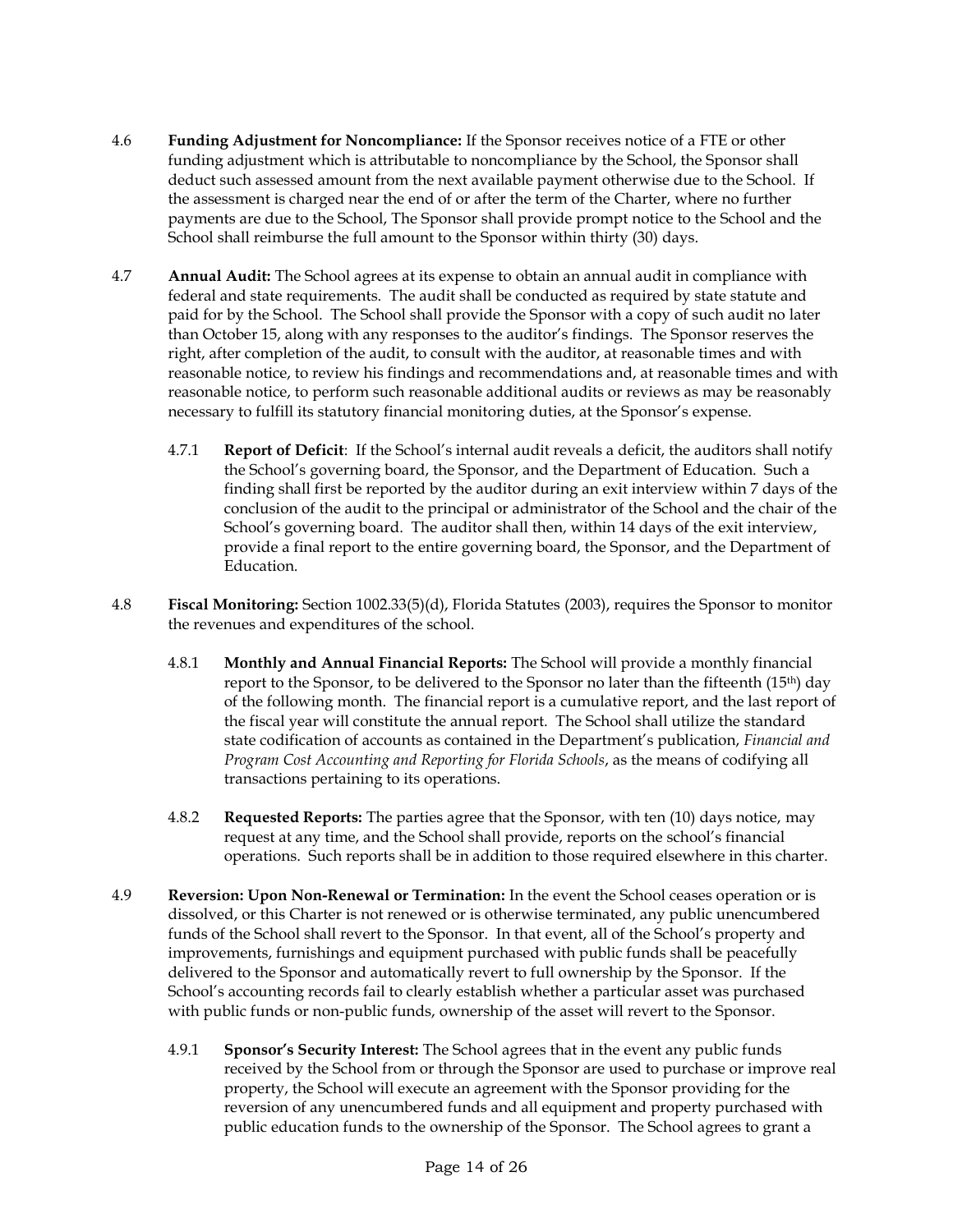security interest to the Sponsor in and to any such equipment, real or personal property, and all other recoverable assets and to file a mortgage or a financing statement with the Secretary of State of the State of Florida or the Clerk of Court, evidencing such agreement. The reversion of such equipment, property and furnishings shall focus on recoverable assets, but not on intangible or irrecoverable costs such as rental or leasing fees, normal maintenance and limited renovations. If the School finances the purchase of real property or other assets and the seller requires a first lien as security for such financing, the School may request, and the Sponsor may agree, that the Sponsor's security interest be made subordinate to the seller's first lien.

4.10 **Fiscal Year:** The fiscal year of the School shall be the same as the fiscal year of the Sponsor.

## **ARTICLE 5.0 ADMINISTRATIVE MANAGEMENT**

- 5.1 **Proof of Start-up Funding:** The School may file for a federal or state start-up grant. The School's start-up costs may be funded by such grant and funds due from Sponsor. If the federal or state grant is not approved prior to July 15, 2004, the School shall provide to the Sponsor proof of sufficient funds from an alternate source to assure prompt payment of operation expenses associated with the opening of school, including but not limited to the amount of any teacher and other staff salaries and benefits, and other operational expenses from the beginning of the school year through the first projected income distribution from the Sponsor.
- 5.2 **Tuition or Fees:** The School further agrees that it will not charge tuition or fees, except those fees normally charged by the other public schools, or levy taxes or issue bonds secured by tax revenues.
- 5.3 **Reporting of Students:** The School will accurately report its student enrollment to the Sponsor as required in s. 1011.62, Florida Statutes (2003), and in accordance with the definitions in s. 1011.61, Florida Statutes (2003), at the agreed upon intervals and using the method used by the Sponsor when recording and reporting cost data by program. The Sponsor agrees to include the School's enrollment in the Sponsor's district report of student enrollment. In order to receive full funding, the School shall provide all required information within the same schedule required for all other of Sponsor's schools.
	- 5.3.1 **Automated Data System:** The Sponsor will utilize its existing automated reporting system to collect data required for various reports required by the Department of Education. The Sponsor agrees to provide necessary training and the School agrees to release appropriate staff for such training at mutually convenient times. Upon request of the Sponsor, the School agrees to enter the necessary data required for such reports into the Sponsor's automated student data system, via electronic remote access with IBMcompatible hardware. The data elements shall include but not be limited to, the following:
		- a. Demographic information;
		- b. ESE data;
		- c. Grade level assignment;
		- d. Required health information;
		- e. Required discipline codes/incident data;
		- f. Daily attendance;
		- g. Transportation;
		- h. Student schedules;
		- i. Teacher demographics;
		- j. Master schedule;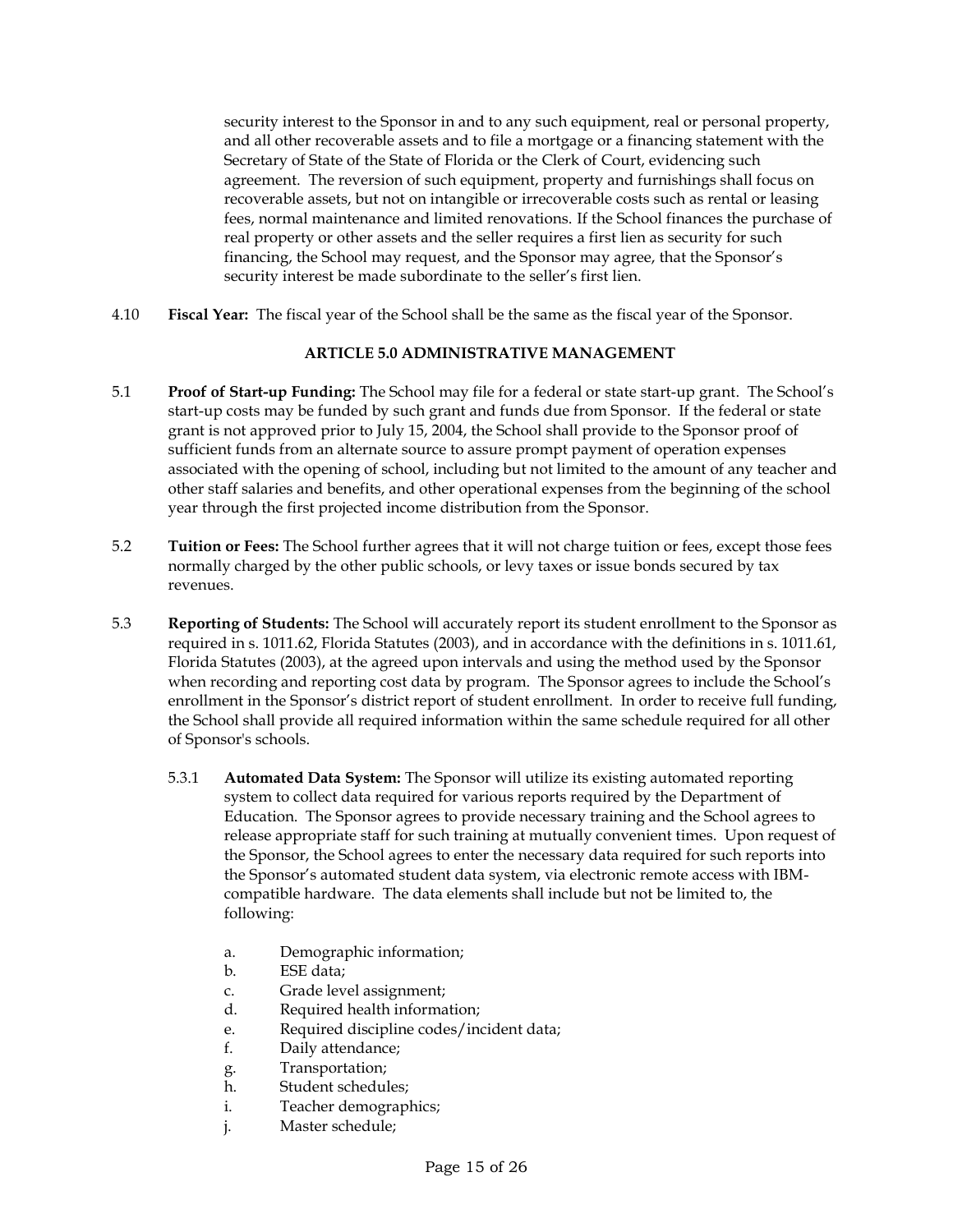- k. ESOL/migrant codes;
- l. Grades/grading period/grading scale;
- m. ERW (entry, re-entry, withdrawal information);
- n. Test scores;
- o. Academic history and transcripts; and
- p. Student lunch information as required.
- 5.4 **School Food Service:** Food service to the School is the responsibility of the School and must be provided according to applicable district, state and federal rules and regulations. The School shall make lunch available to all students (and optionally to school staff). The School is solely responsible for funding any deficits it incurs in such services and programs and the Sponsor shall have no liability for same. Meals will be distributed to students using a point of sale accountability procedure. All records must be accurately completed and maintained for review by appropriate auditors.
	- 5.4.1 **Meal Service Options and Definitions:** The School shall provide food service to its students by one of the means described below:
		- a. The School may enter into an agreement with the Florida Department of Education, Food and Nutrition Management Division, to administer the National School Lunch and National Breakfast Program at the Charter School; and determine if the meals are to be hot or cold, bulk serving or individually packed. Under this option, the School shall complete and submit reimbursement claims to the Department of Education, or
		- b. The School may enter into an agreement with a third party vendor to have food service provided either to the site of the Charter School or pick-up, and determine if the meals are to be hot or cold, bulk or individually packed. Under this option, the School shall complete and submit reimbursement claims to the Department of Education; or
		- c. The School may request that the Sponsor provide meal service as an additional site under the Sponsor's existing agreement with the Department of Education. Under this arrangement, a separate service contract will be negotiated between the Sponsor and the School, provided that the School shall bear all unreimbursed costs submitted under the service agreement.
	- 5.4.2 **Notice of Food Service Election:** The School shall provide the Sponsor notice of its election for the provision for School food service prior to May 15 of each school year. Reasonable extensions of this time may be permitted for the initial year of operation of the School.
- 5.5 **Facilities Lease or Ownership:** The School will be located at 409 Old Coachman Road, Clearwater, Florida, under lease from the Holy Trinity Greek Orthodox Church. The lease or proof of ownership of the facilities that will house the School's program will be provided to the Sponsor. For the first year of operation of the School, such lease or proof of ownership shall be provided prior to the pre-school planning period. Thereafter, if applicable, the School shall provide such proof on or before May 15 for the following school year. Separate proof is not required for each year of a multi-year lease or if proof of ownership by the School has been provided. Any change in location must be in accordance with the provisions of Appendix II. The School will operate its facility in a safe manner and will ensure that its facility is properly maintained during the term of this Charter.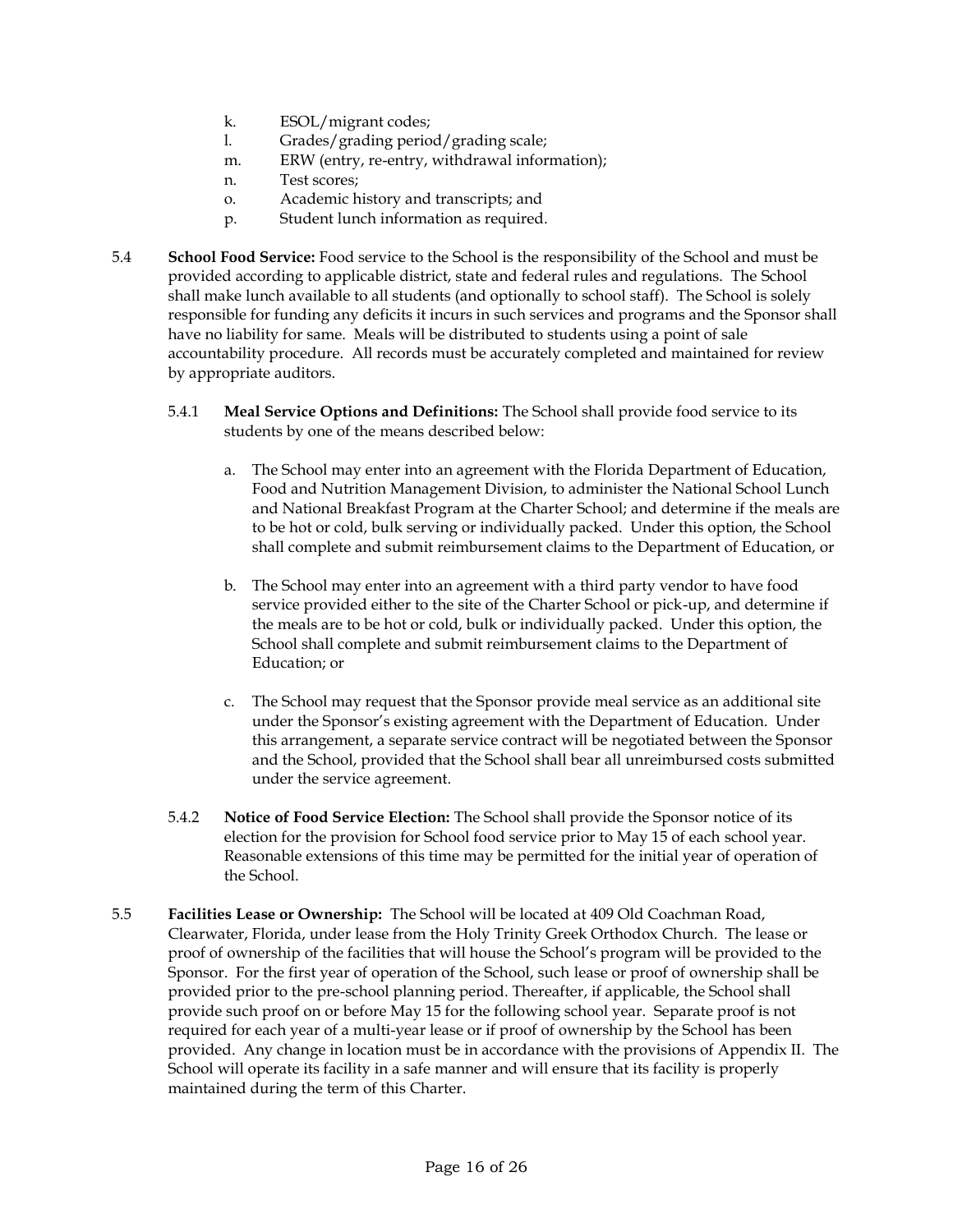- 5.6 **Human Resources:** The parties agree to the provisions relating to Human Resources at the School as set forth below.
	- 5.6.1 **Employees:** The parties to this Charter agree that the School shall select its own employees. The School shall be a public employer.
		- The School agrees that its employment practices shall be nonsectarian.
		- The School shall not violate the anti-discrimination provisions of s. 1000.05, Florida Statutes (2003), The Florida Educational Equity Act.
		- The School agrees to implement the practices and procedures for hiring and dismissal; policies governing salaries, contracts, and benefit packages; and targeted staff size, staffing plan, and projected student-teacher ratio as described in Appendix I. Modifications to these elements shall be in accordance with paragraph 1.4 of this Charter.
	- 5.6.2 **Teacher Certification:** The teachers employed by or under contract to the School shall be certified or qualified, as required by Florida law. The School may employ or contract with skilled, selected non-certified personnel to provide instructional services or to assist instructional staff members as teacher's aides in the manner set forth in s. 1012.55, Florida Statutes (2003), or as otherwise allowed by law. The School may not employ an individual to provide instructional services or to serve as a teacher's aide if the individual's certification or licensure as an educator is suspended or revoked by this or any other state.
	- 5.6.3 **Qualifications Disclosure:** The School agrees to disclose to the parents of its students and to the Sponsor the qualifications of its teachers.
	- 5.6.4 **Fingerprinting:** The School shall require all employees and members of its Board of Directors to comply with the fingerprinting requirements of s. 1012.32, Florida Statutes (2003).
	- 5.6.5 **Drug-Free:** If the School employs persons to operate commercial motor vehicles, it will comply with the requirements of the Omnibus Transportation Employee Testing Act of 1991 (Pub. L. 102-143, Title V), regulations at 49 CFR Parts 40 and 382 and s. 1012.45, Florida Statutes (2003). The School may establish and maintain an alcohol and drug-free workplace at its own expense.
- 5.7 **Transportation:** The parties agree that transportation shall not be a barrier to equal access for any student residing with a reasonable distance of the school. If the School transports students, it shall do so in a manner consistent with the requirements of applicable state and federal law**.**  Transportation may be arranged under the terms of 5.7.1 or 5.7.2 below, a combination thereof or as otherwise allowed by law.
	- 5.7.1 **Transportation reimbursement:** The School may provide transportation for students, in which case, it shall be entitled to any and all state and federal reimbursement for travel costs for such transportation.
	- 5.7.2 **Transportation assistance:** The Sponsor may assist in providing transportation to the School under the terms of a mutually acceptable agreement between the parties that may be negotiated prior to the opening of school for the initial school term and thereafter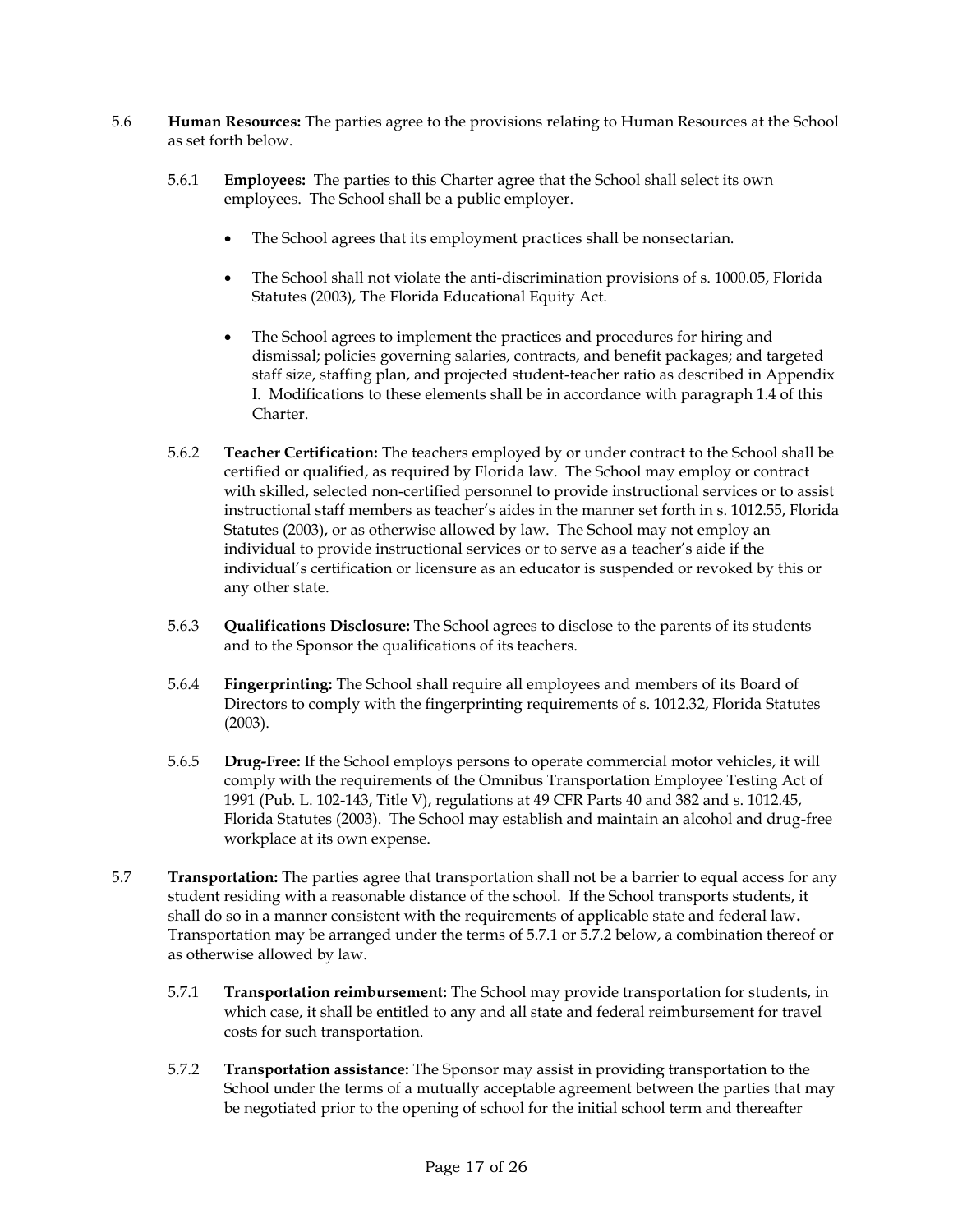negotiated prior to May 15th each year. This shall not be interpreted as prohibiting a multi-year contract.

- 5.7.3 **Transportation Limits:** For the purpose of this Charter, a reasonable distance for school provided transportation shall be considered to be a four (4) mile area surrounding the School. It is expressly understood that, absent hazardous walking conditions, school transportation shall not be guaranteed for students within two (2) miles walking distance from the School.
- 5.8 **Additional Sponsor Services:** Unless otherwise agreed, the Sponsor will charge the School for the Sponsor's staff time and other services provided to the School at the following rates:
	- For staff time: hourly rate + benefits of the Sponsor's personnel performing the service x the number of hours spent for services to the School;
	- For warehouse, printing, learning resource center services: the Sponsor's then current price schedule with normal surcharge;
	- For copies of documents: \$.15/page for single-sided copy; \$.20/two-sided copy.

The Sponsor will invoice the School monthly for these services, if any. The School shall issue payment no later than thirty (30) working days after receipt of an invoice. If a warrant for payment of an invoice is not issued within thirty (30) working days after receipt by the School, the School shall pay to the Sponsor, in addition to the amount of the invoice, interest at a rate of one (1) percent per month calculated on a basis on the unpaid balance from the expiration of the thirty (30)-day period until such time as the warrant issued. If the Sponsor does not receive payment within forty-five (45) working days after receipt of the invoice by the School, such nonpayment shall constitute good cause for termination of this charter.

## **ARTICLE 6.0 INDEMNIFICATION AND INSURANCE**

- 6.1 **Indemnification of Sponsor:** The School agrees to indemnify, defend with competent counsel selected by the School and to hold the Sponsor, its members, officers, employees and agents, harmless from any and all claims, actions, costs, expenses, damages, and liabilities, including reasonable attorney's fees, arising out of, connected with or resulting from:
	- the negligence, intentional wrongful act, misconduct or culpability of the School's employees or other agents in connection with and arising out of their services within the scope of this Charter;
	- the School's material breach of this Charter or law;
	- any failure by the School to pay its employees, contractors, suppliers or any subcontractors;
	- the failure of the School's officers, directors or employees to comply with any laws, statutes, ordinances or regulations of any governmental authority or subdivision that apply to the operation of the School or the providing of educational services set forth in this Charter. However, the School shall not be obligated to indemnify the Sponsor against claims, damages, expenses or liabilities to the extent these may result from the negligence of the Sponsor, its members, officers, employees, subcontractors or others acting on its behalf.
	- 6.1.1 The duty to indemnify for professional liability as insured by the School Leaders Errors and Omissions policy described in this Charter shall continue in full force and effect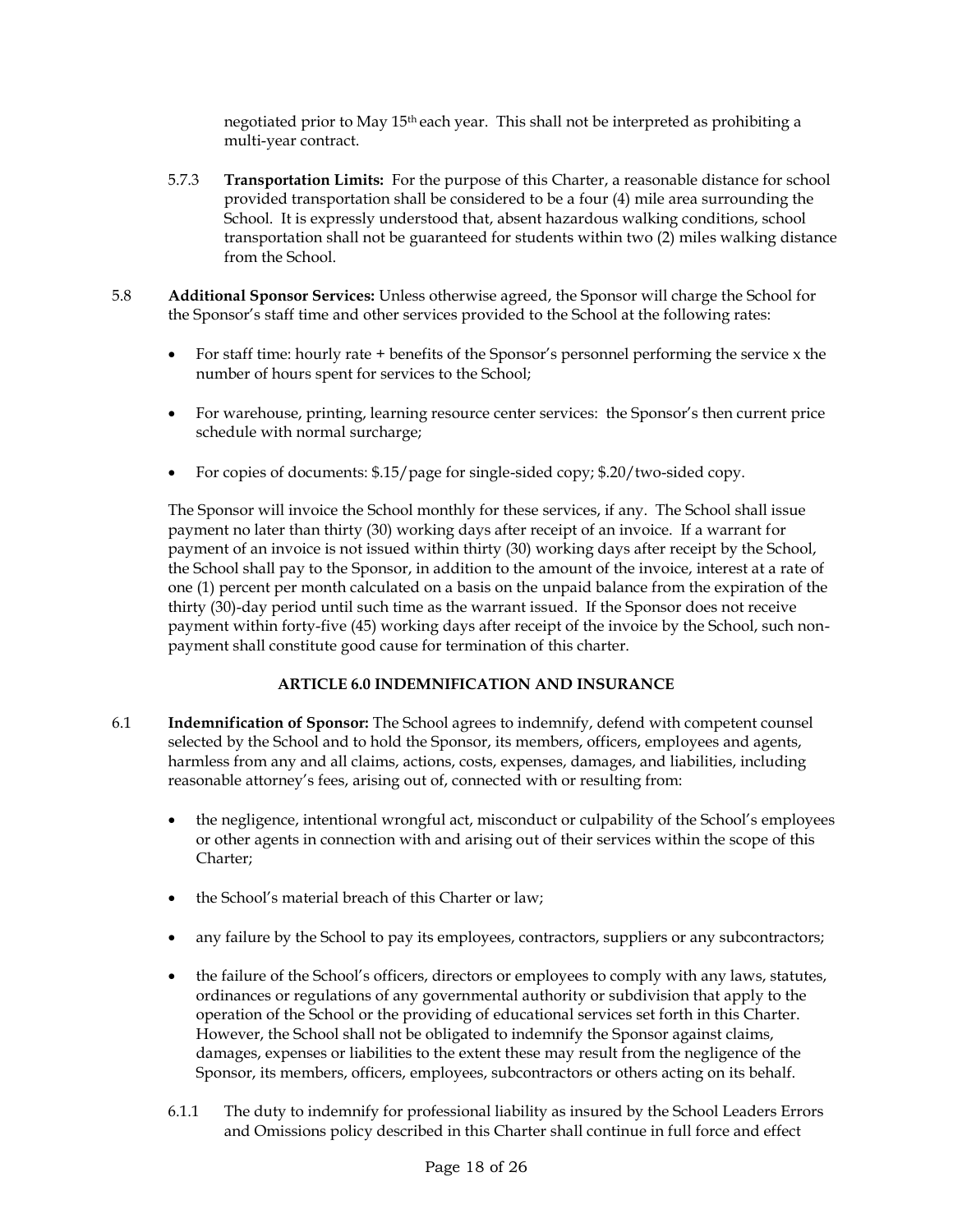notwithstanding the expiration or early termination of this Charter with respect to any claims based on facts or conditions which occurred prior to termination.

- 6.1.2 In no way shall the School's Errors and Omissions limitation on post-termination claims of professional liability impair the Sponsor's claims to indemnification with respect to a claim for which the School is insured or for which the School should have been insured under Commercial General Liability Insurance, Automobile Liability Insurance or Employer's Liability Insurance.
- 6.1.3 The School shall also indemnify, defend and protect and hold harmless against all claims and actions brought against the Sponsor by reason of any actual or alleged infringement of patent or other proprietary rights in any material, process, software, machine or appliance used by the School.
- 6.2 **Indemnification of School:** The Sponsor, to the extent immunity is waived pursuant to s. 768.28, Florida Statutes (2003), agrees to indemnify, defend with competent counsel selected by the Sponsor with the School's reasonable approval and agrees to hold the School, its members, officers, employees and agents harmless from any and all claims, actions, costs, expenses, damages and liabilities, including reasonable attorney's fees, arising out of connected with or resulting from:
	- the negligence, intentional wrongful act, misconduct or culpability of the Sponsor's employees or other agents in connection with and arising out of their services within the scope of this charter;
	- the Sponsor's material breach of this Charter or law; and;
	- any failure by the Sponsor to pay its suppliers or any subcontractors.
- 6.3 **Sovereign Immunity/Limitations of Liability:** Notwithstanding anything herein to contrary, neither party waives any of its sovereign immunity, and any obligation of one party to indemnify, defend or hold harmless the other party as stated above shall extend only to the limits, if any, permitted by Florida law, and shall be subject to the monetary limitations established by s. 768.28, Florida Statutes (2003). Only the Sponsor and School shall be subject to liability under this agreement. No member of either Sponsor's school board or the School's Board of Directors shall have any personal liability pursuant to or under this Charter, except as permitted or required under Chapter 617 Florida Statutes.
- 6.4 **Notice of Claims:** The School and the Sponsor shall notify each other of the existence of any third party claim, demand or other action giving rise to a claim for indemnification under this provision (a "Third Party Claim") and shall give each other a reasonable opportunity to defend the same as its own expense and with its own counsel, provided that if the School or Sponsor shall fail to undertake or to so defend, the other party shall have the right, but not the obligation, to defend and to compromise or settle (exercising reasonable business judgment) the Third Party Claim for the account and at the risk and expense of the School or Sponsor, which they agree to assume. The School and Sponsor shall make available to each other, at their expense, such information and assistance as each shall request in connection with the defense of a Third Party Claim.
- 6.5 **Evidence of Insurance:** The School shall, at the School's sole expense, procure, maintain and keep in force the amounts and types of insurance conforming to the minimum requirements set forth in this Article 6. The School shall provide evidence of such insurance in the following manner: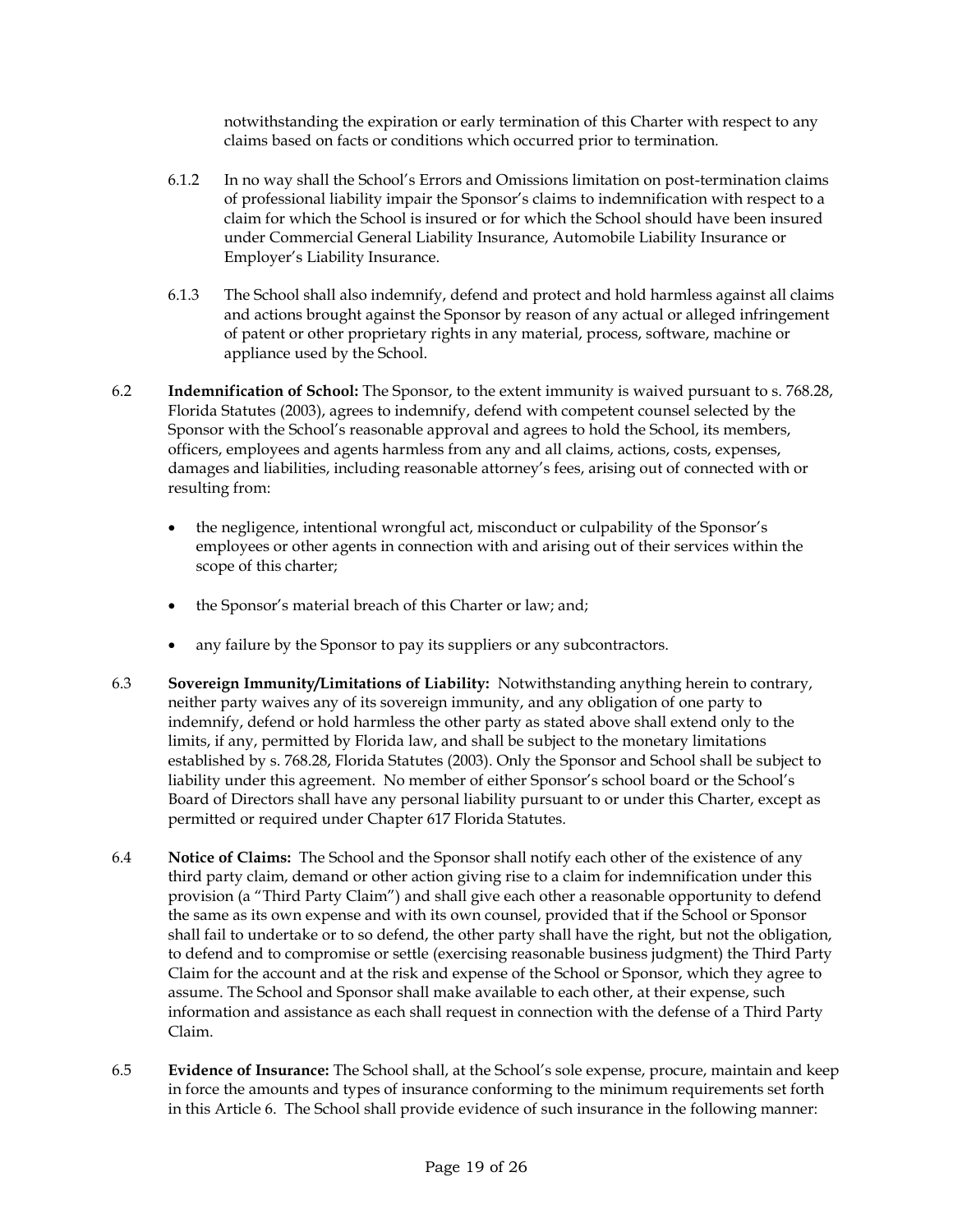- 6.5.1 **Time to Submit:** The School shall furnish the Sponsor with fully completed certificates(s) of insurance, signed by an authorized representative of the insurer(s) providing the coverage, before the initial opening day of classes. The insurance shall be maintained in force, without interruption, until this Charter is terminated.
- 6.5.2 **Notice of Cancellation:** Each certificate of insurance shall provide and require that the Sponsor be given no less than sixty (60) days written notice prior to cancellation, except when notice of cancellation of one policy is accompanied by notice of a replacement policy, without interruption of coverage.
- 6.5.3 **Renewal/Replacement:** Until such time as the insurance is no longer required to be maintained by the School, the School shall provide the Sponsor with evidence of the renewal or replacement of the insurance no less than thirty (30) days before the expiration or termination of the required insurance for which evidence was provided.
- 6.6 **Acceptable Insurers:** Insurers providing the insurance required of the School by this Charter must meet the following minimum requirements:
	- 6.6.1 **Insurer's Ratings:** Be authorized by certificates of authority from the Department of Insurance of the State of Florida, or an eligible surplus lines insurer under Florida Statutes. In addition, the insurer must have a Best's Rating of "A" or better and a Financial Size Category of "VI" or better according to the latest edition of Best's Key Rating Guide, published by A.M. Best Company.
	- 6.6.2 **Replacement Insurance:** If, during the period when an insurer is providing insurance required by this Charter, an insurer shall fail to comply with the foregoing minimum requirements, the School shall, as soon as it has knowledge of any such failure, immediately notify the Sponsor and immediately replace the insurance with new insurance from an insurer meeting the requirements.
- 6.7 **Commercial General Liability Insurance:** The School shall, at it sole expense, maintain and keep in force Commercial General Liability insurance which shall conform to the following requirements:
	- 6.7.1 **Liabilities Covered:** The School's insurance shall cover the School for those sources of liability (including, but not limited to, coverage for operations, Products/Completed Operations, independent contractors, and liability contractually assumed) that would be covered by the latest occurrence form edition of the standard Commercial General Liability Coverage Form (ISO form CG 00 01), as filed for use in the State of Florida by the Insurance Services Office.
	- 6.7.2 **Minimum Limits:** The minimum limits to be maintained by the School (inclusive of any amounts provided by an umbrella or excess policy) shall be one million (\$1,000,000) dollars per occurrence/two million (\$2,000,000) dollars annual aggregate.
	- 6.7.3 **Deductible/Retention:** Except with respect to coverage for Property Damage Liability, the Commercial General Liability coverage shall apply without application of any deductible or self-insured retention. The coverage for Property Damage Liability may be subject to a maximum deductible or self-insured retention. The coverage for Property Damage Liability may be subject to a maximum deductible of One Thousand (\$1,000) Dollars per occurrence.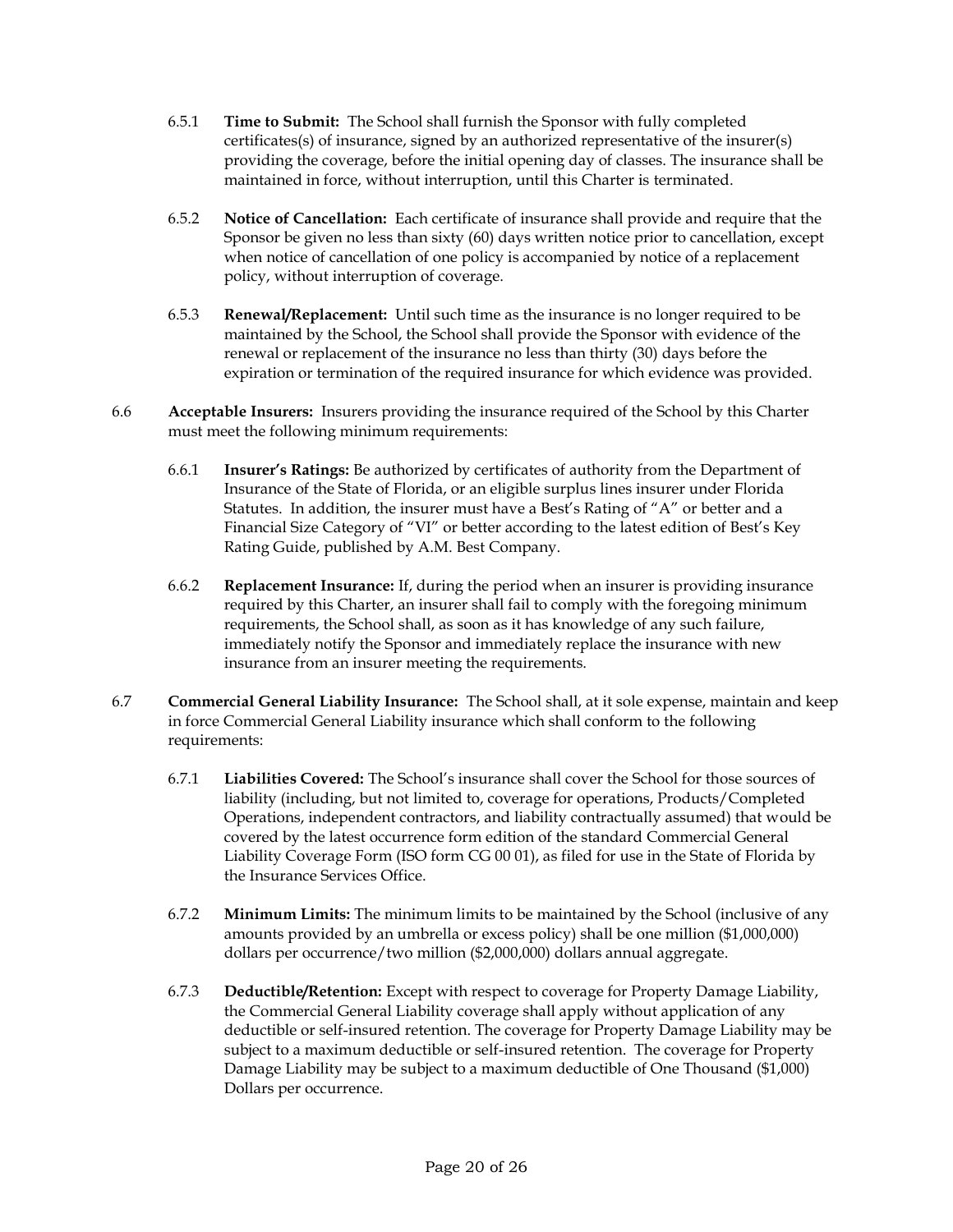- 6.7.4 **Occurrence/Claims:** Subject to reasonable commercial availability, coverage shall be on an occurrence basis. If on a claims-made basis, the School shall maintain, without interruption, the Liability insurance until four (4) years after expiration or termination of this Charter.
- 6.7.5 **Additional Insureds:** The School shall include the Sponsor and its members, officers, and employees and agents as "Additional insured" on the required Liability Insurance. The coverage afforded such Additional Insured shall be no more restrictive than that which would be afforded by adding the Sponsor as Additional Insured using the latest Additional Insured – Owners, Lessees or Contractors (Form B) Endorsement (ISO Form CG20 10). The certificate of insurance shall be clearly marked to reflect "The Sponsor, its members, officers, employees and agents as additional insured."
- 6.8 **Automobile Liability Insurance:** The School shall, at its sole expense, procure, maintain and keep in force Automobile Liability Insurance that shall conform to the following requirements:
	- 6.8.1 **Liabilities Covered:** The School's insurance shall cover the School for those sources of liability which would be covered by Section II of the latest occurrence edition of the standard Business Auto Policy (ISO Form CA 001), including coverage for liability contractually assumed, and filed for use in the State of Florida by the Insurance Services Office. Coverage shall be included on all owned, non-owned and hired autos and buses used in connection with this Charter.
	- 6.8.2 **Occurrence/Claims:** Subject to reasonable commercial availability, coverage shall be on an occurrence basis. If on a claims-made basis, the School shall maintain, without interruption, the Automobile Liability Insurance until four (4) years after termination of this Contract.
	- 6.8.3 **Minimum Limits:** The minimum limits to be maintained by the School (inclusive of any amount provided by tan umbrella or excess policy) shall be One Million (\$1,000,000) Dollars per occurrence, and if subject to an annual aggregate, Two Million (\$2,000,000) Dollars annual aggregate.
- 6.9 **Worker's Compensation/Employer's Liability:** The School shall, at its sole expense, provide, maintain and keep in force Worker's Compensation/Employer's Liability Insurance which shall conform to the following requirements:
	- 6.9.1 **Coverages:** The School's insurance shall cover the School (and to the extent its subcontractors and its sub-subcontractors are not otherwise insured, its subcontractors and sub-subcontractors) for those sources of liability which would be covered by the latest edition of the Standard Worker's Compensation Policy, as filed for use in Florida by the National Council on Compensation Insurance, without restrictive endorsements. In addition to coverage for the Worker's Compensation Act, where appropriate, coverage is to be included for the Federal Employer's Liability Act and any other applicable federal and state law.
	- 6.9.2 **Minimum Limits:** Subject to restrictions found in the standard Worker's Compensation Policy, there shall be no maximum limit on the amount of coverage for liability imposed by the Florida Worker's Compensation Act or any other coverage customarily insured under part One of the standard Worker's Compensation Policy. The minimum amount of coverage for those coverages customarily insured under Part Two of the standard Worker's Compensation Policy (inclusive of any amounts provided by any umbrella or excess policy) shall be One Million (\$1,000,000.00) Dollars per occurrence/Two Million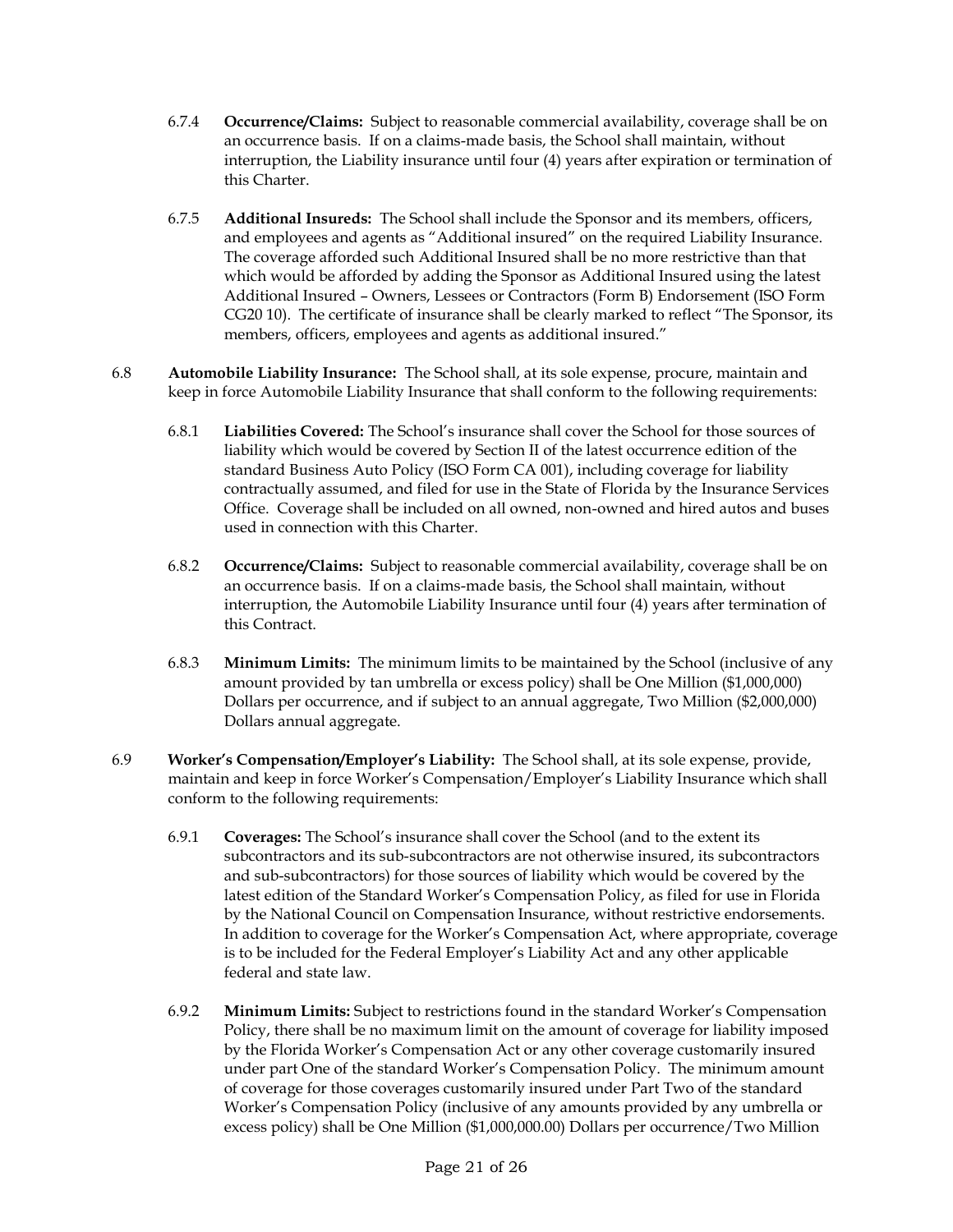(\$2,000,000.00) Dollars annual aggregate. If the School leases employees, it shall provide certified proof that the corporation from which it leases service maintains appropriate Worker's Compensation Coverage.

- 6.10 **School Leader's Error and Omission Insurance:** Subject to reasonable commercial availability, the School shall, at its sole expense, procure, maintain and keep in force School Leader's Errors and Omissions Liability Insurance which shall conform to the following requirements:
	- 6.10.1 **Form of Coverage:** The School Leader's Errors and Omissions Liability Insurance shall be on a form acceptable to the Sponsor and shall cover the School for those sources of liability arising out of the rendering of or failure to render professional services in the performance of this Charter, including all provisions of indemnification which are part of this Charter.
	- 6.10.2 **Coverage Limits:** The insurance shall be subject to a maximum deductible not to exceed Five Thousand (\$5,000.00) Dollars per claim. The minimum limits to be maintained by the School (inclusive of any amounts provided by an umbrella or excess policy) shall be one million (\$1,000,000) dollars per claim/two million (\$2,000,000) dollars annual aggregate.
	- 6.10.3 **Occurrence/Claims:** Subject to reasonable commercial availability, coverage shall be on an occurrence basis. If on a claims-made basis, the School shall maintain, without interruption, the Liability insurance until four (4) years after expiration or termination of this Charter.
	- 6.10.4 **Alternative:** If the School Leader's Errors and Omissions liability insurance is not commercially available, the School shall provide Officers, Directors and Employees Errors and Omissions liability insurance in lieu thereof, with the same minimum limits of coverage as set forth above. Subject to commercial availability, coverage shall be on an occurrence basis. If such insurance is on a claims-made basis, the School shall maintain, without interruption, the insurance until four (4) years after termination of this Charter.
- 6.11 **Property Insurance:** The School shall maintain hazard insurance on its own buildings and property during the term of this Charter. The School will provide proof of such insurance and its renewals to Sponsor if requested.
- 6.12 **Applicable to all Coverages:** The following provisions apply to all insurance coverages required under this Charter.
	- 6.12.1 **Other Coverages:** The insurance provided by the School shall apply on a primary basis, and any other insurance or self-insurance maintained by the Sponsor or its members, officers, employees or agents shall be in excess of the insurance provided by or on behalf of the School.
	- 6.12.2 **Deductibles/Retention:** Liability and Worker's Compensation Insurance required by this Charter shall apply on a first-dollar basis, without the application of a deductible or self-insurance retention. Reasonable deductibles or self-insurance retention may be allowed on property or other insurance not to exceed one thousand (\$1,000) dollars. The School may provide liability insurance by means of a base policy in one or more umbrella policies.
	- 6.12.3 **Liability and Remedies:** Compliance with the insurance requirements of this Charter shall not limit the liability of the School, its subcontractors, its sub-subcontractors, its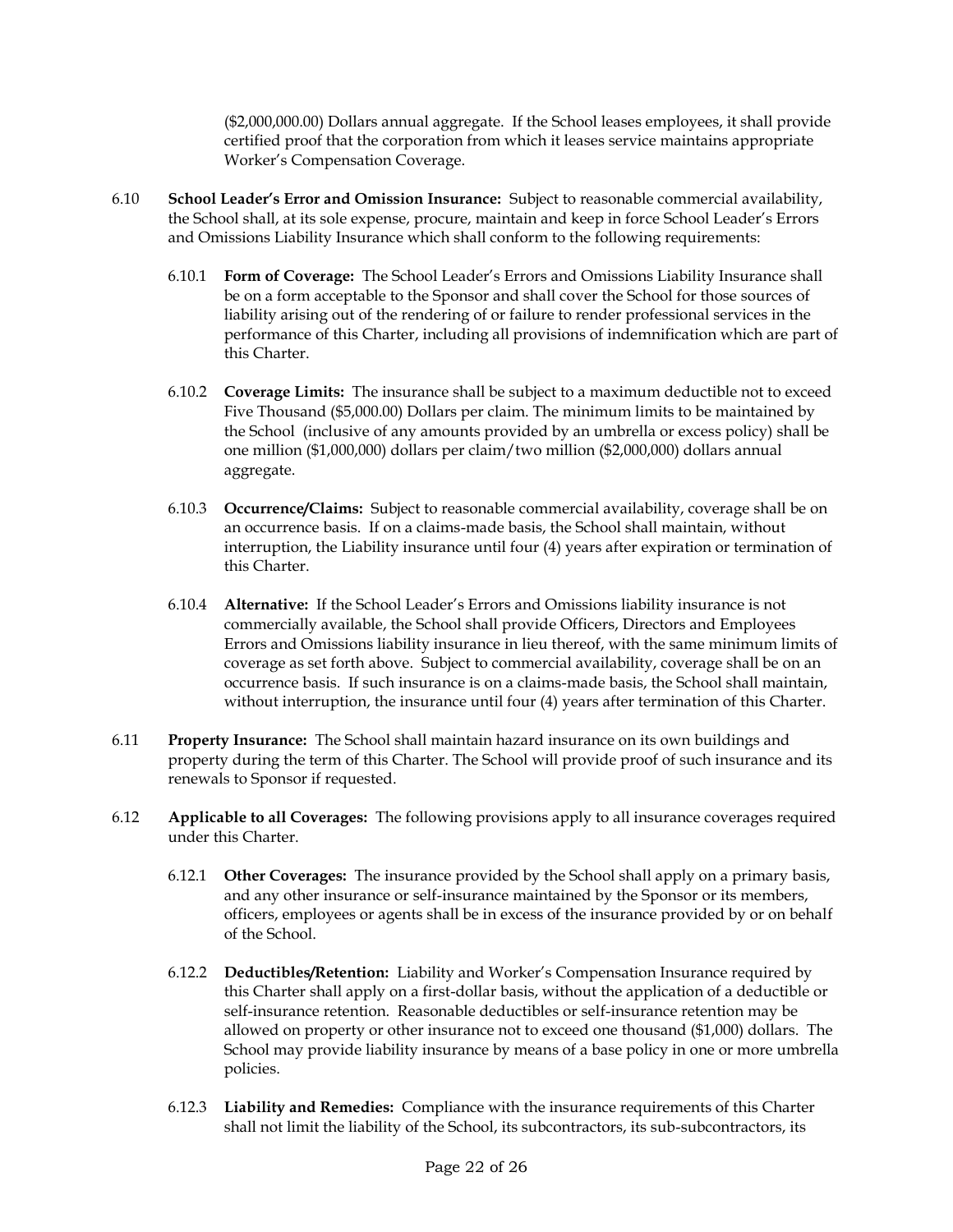employees or its agents to the Sponsor or others. Any remedy provided to the Sponsor or its members, officers, employees or agents by the insurance shall be in addition to and not in lieu of any other remedy available under this Charter or otherwise.

- 6.12.4 **Subcontractors:** The School shall require its subcontractors and sub-subcontractors to maintain any and all insurance required by law. Except to the extent required by law, this Charter does not establish minimum insurance requirements for subcontractors or sub-subcontractors.
- 6.12.5 **Approval by Sponsor:** Neither approval by the Sponsor nor failure to disapprove the insurance furnished by the School shall relieve the School of its full responsibility to provide the insurance as required by this Charter.
- 6.12.6 **Combined Coverage:** Combined services coverage under this Charter shall be permitted, subject to approval by the Sponsor's Risk Management Department.
- 6.12.7 **Default Upon Non-Compliance:** The School shall be in material default of this Charter for failure to procure, maintain and keep in effect the insurance as required by this Charter. If the Sponsor becomes aware that the School does not have in effect any required insurance coverage, it shall give written notice to the School, and the School shall procure such insurance and provide a certificate of insurance to the Sponsor, as soon as reasonably possible, but no later than two (2) school days after receipt of such notice.

## **ARTICLE 7.0 GOVERNANCE STRUCTURE**

- 7.1 **Not-for-Profit Corporation:** As indicated in Appendix I, School is a division of a not-for-profit corporation and will operate as a public employer. The School shall furnish to the Sponsor a copy of its articles of incorporation and by laws any amendments thereto.
- 7.2 **Governing Body:** No members of the School's governing body will receive financial benefit from the School's operations. If a member is an employee of the School, that person's salary shall not be considered a financial benefit.
- 7.3 **Selection of Directors and Officers:** The selection of the School's directors and officers shall be as set forth in Appendix I. The School shall provide to the Sponsor a current list of the names and addresses of its directors and officers no later than the first day of school each year.
- 7.4 **Duties of Directors:** The duties of the School's directors shall be as set forth in Appendix I.
	- 7.5 **Public Meetings/Minutes:** The governing body will provide reasonable public notice of the date, time and place of its meetings, and will maintain minutes of its meetings. Such meetings will be open to the public, and the minutes shall be available for public review. As to all meetings of the School for which minutes are required pursuant to Florida law, the School shall forward a copy of minutes to the Sponsor within thirty (30) days after the meeting.
- 7.6 **Conflict of Interest:** The School shall use no public funds received from or through the Sponsor to purchase or lease a property, goods or services from any director, officer or employee of the School or the spouse, parent, child, stepchild, or sibling of any director, officer or employee, or from any business in which any officers or employee has an interest, nor shall the School use any property, goods or services purchased or leased by public funds for the private benefit of any person or entity**.** The School may establish a policy to reimburse employees and board members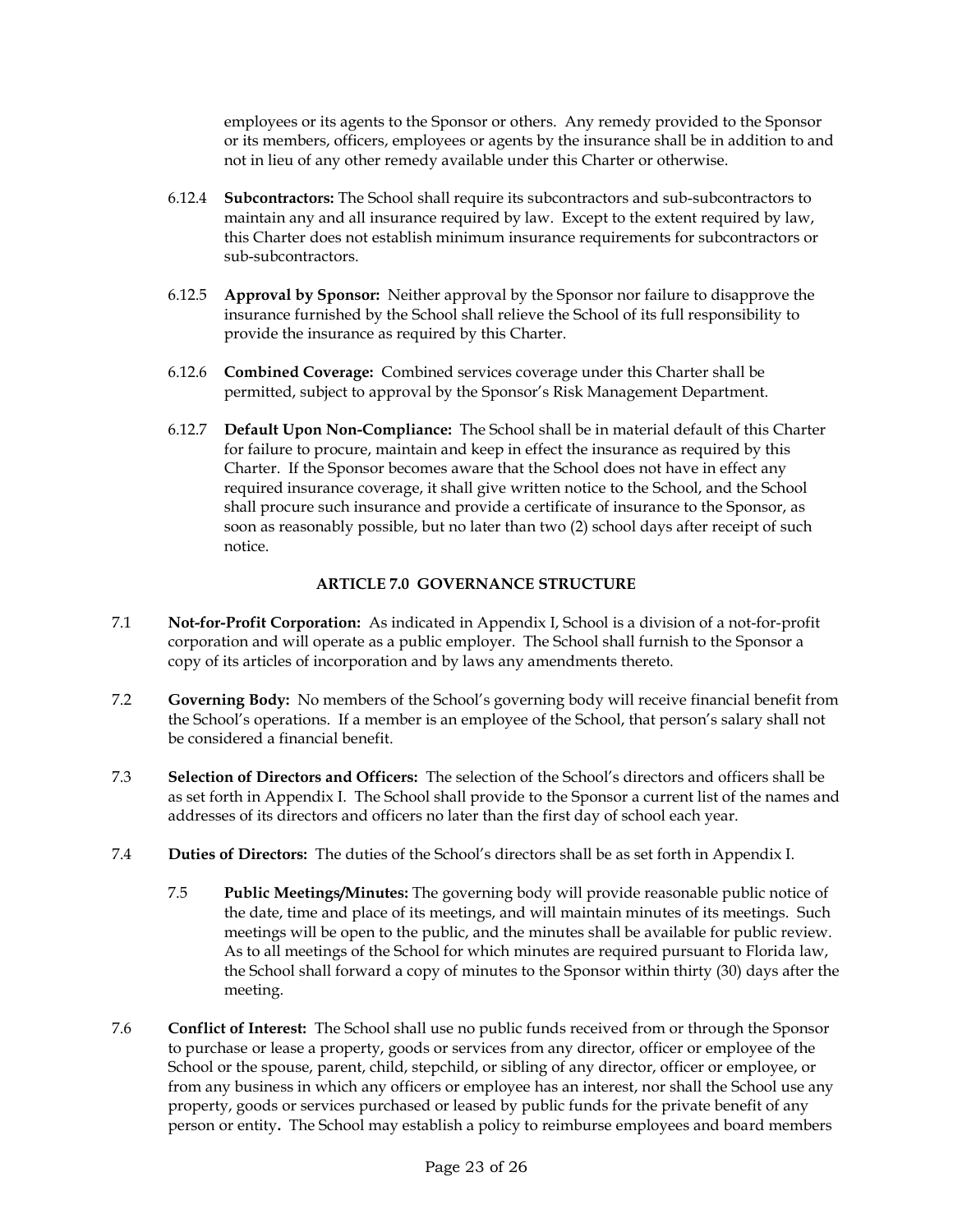for the actual and reasonable out-of-pocket expenses incurred in the performance of services for the School. The School may reimburse a member of the governing body for payment of the School's reasonable contractual or other obligations, and for expenses, incurred before the granting of this Charter.

### **ARTICLE 8.0 MISCELLANEOUS**

- 8.1 **Titles:** Any and all titles to Articles and paragraphs are for convenience and reference only and in no way define, limit or describe the scope of the Charter, and shall not be considered in the interpretation of the Charter or any provision hereof.
- 8.2 **Interference with Performance:** Neither party shall be in default of this Charter if the performance of any part or all of this Charter is prevented, delayed, hindered or otherwise made impracticable or impossible by reason of any strike, flood, hurricane, riot, fire, explosion, war, act of God, sabotage, accident or any other casualty or cause beyond either party's control, and which cannot be overcome by reasonable diligence and without unusual expense.
- 8.3 **Entire Agreement:** This Charter and the appendices hereto shall constitute the full, entire and complete agreement between the parties. All prior representations, understandings and agreements are superseded and replaced by this Charter. Except as any Florida or United States statute may change the obligations of either the School or the Sponsor, this Charter may be altered, changed, added to, deleted from or modified only through the voluntary, mutual consent of the parties. Any amendment to this Charter shall require approval of the Sponsor.
	- 8.3.1 **Amendment Required:** Notwithstanding any provision of Florida law providing a different procedure, the School will submit to the Sponsor an application to amend this Charter before the School may:
		- Increase the number of students it will admit beyond 108 in the 2004-05 year, 144 in the 2005-06 year, 180 in the 2006-07 year, or 216 thereafter;
		- Change the location or add one or more additional locations as which it will operate, other than that set forth at paragraph 5.5 above; or
		- Materially alter its curriculum or course offerings from that set forth in this Charter. [Amended Stipulation, June 28, 2000, II.2.(b)(viii]]
- 8.4 **Assignment:** This Charter shall not be assigned by either party without the prior written consent of the other party, provided that the School may, without the consent of the Sponsor, enter into contracts for services with a corporation, a limited liability company, an individual or group of individuals organized as a partnership or cooperative.
- 8.5 **Waiver:** No waiver of any provision of this Charter shall be deemed to be or shall constitute a waiver of any other provision, unless expressly stated.
- 8.6 **Warranties:** All representations and warranties made herein shall survive termination of this Charter.
- 8.7 **Partial Invalidity:** If any provision or part of this Charter is determined to be unlawful, void or invalid, that determination shall not affect any other provision or part of any other provision of this Charter, and all such provisions shall remain in full force and effect.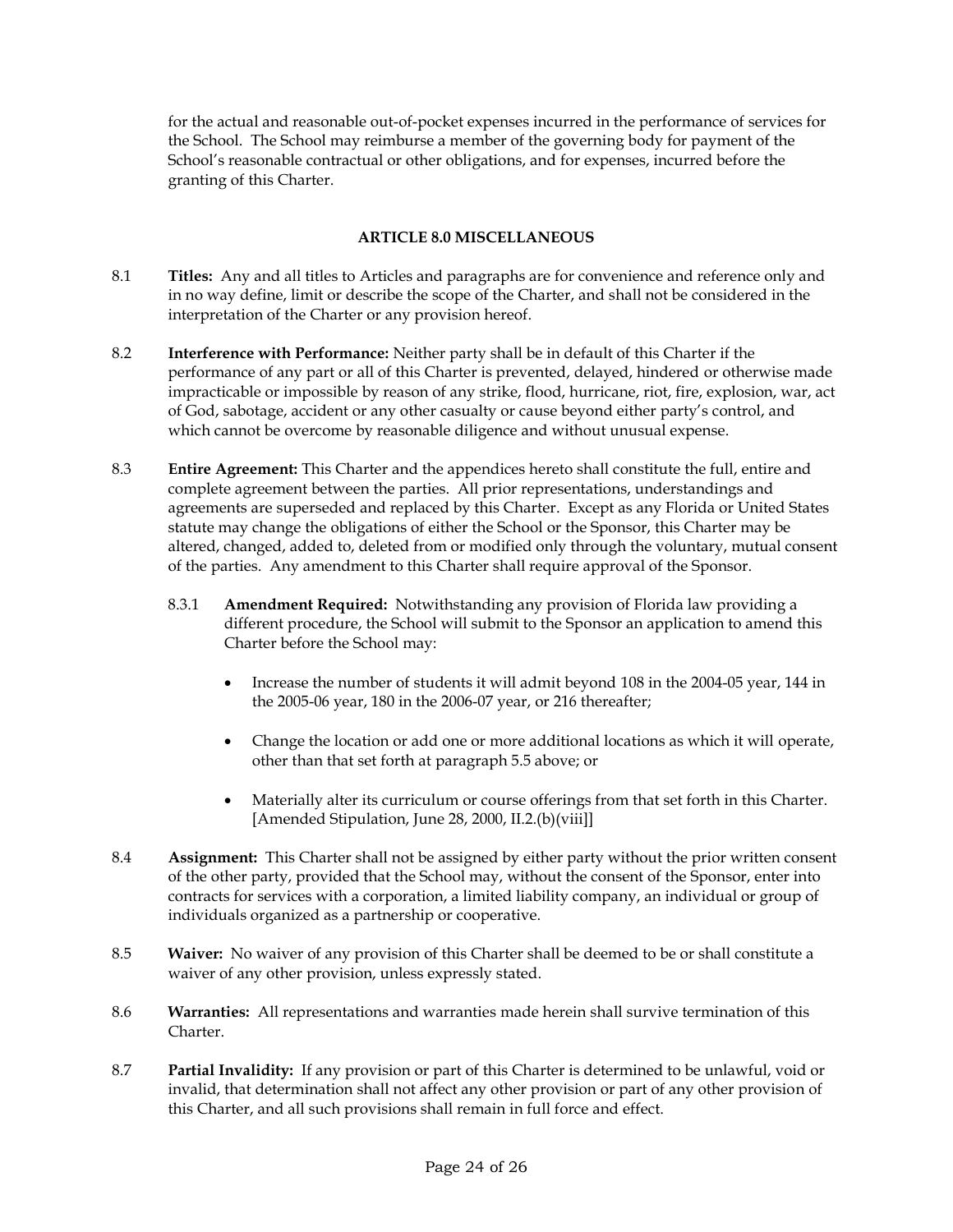- 8.8 **Third Party Beneficiary:** This Charter is not intended to create any rights of a third-party beneficiary.
- 8.9 **Applicable Law and Venue:** This Charter is made and entered into the State of Florida and shall be interpreted according to the laws of that state. Pinellas County, Florida, shall be the proper venue for any litigation arising under this Charter. The School shall adhere to any additional requirements applicable to charter schools under state law or as mandated by the Florida Department of Education or any other agencies regulating the School.
- 8.10 **Notice:** Every notice, approval or consent authorized or required by this Charter shall not be effective unless it is in writing and sent postage prepaid by the United States certified mail, directed to the other party at its address hereinafter provided or such other address as either party may designate by notice from time to time in accordance herewith:

| SCHOOL:<br>Attention:<br>Address:  | The Plato Academy Charter School<br>Terry Tsafatinos, Chairman<br>667 Snug Island<br>Clearwater, Florida 33767                                                    |
|------------------------------------|-------------------------------------------------------------------------------------------------------------------------------------------------------------------|
| SPONSOR:<br>Attention:<br>Address: | The School Board of Pinellas County, Florida<br>Steve Swartzel, Director of Governmental Services<br>301 4 <sup>th</sup> Street S.W.<br>Largo, Florida 33779-2942 |

- 8.11 **Legal Representation:** The parties acknowledge that each has been represented by legal counsel in connection with the negotiation and execution of this Charter and each is satisfied with the legal representation received.
- 8.12 **Law, Rule or Regulation as Amended:** Whenever reference is made to a statutory law, rule or regulation herein, such reference shall mean such law, title or regulation as it may be from time to time amended.
- 8.13 **Counterparts:** This Charter may be executed in any number of counterparts, each of which shall be an original, but all of which together shall constitute one Charter.
- 8.14 **Authorization:** Each of the persons executing this Charter has the full power and authority to execute the Charter on behalf of the party for whom he or she signs.

## **ARTICLE 9.0 COMPLIANCE WITH COURT ORDER**

- 9.1 **Inclusion of Stipulation:** It is expressly understood that the Stipulation and Amended Stipulation for Unitary Status, dated December 17, 1999, and June 28, 2000, respectively, in *Bradley vs. Pinellas County School Board*, Case No.: 64-CV-98-T-23B, relating to charter schools, are included as Appendix II and incorporated herein as a part of this Charter and shall control over any conflicting provision of this Charter or other Appendix.
- 9.2 **Standards:** The School is committed to comply with the standards set forth in paragraphs II.2.(a)(i)-(vi) of the Amended Stipulation in Appendix II as a mandatory condition for retention of this Charter. Failure of the School to abide by the standards shall constitute a default of the School's obligations under this Charter. [Amended Stipulation, June 28, 2000, II.2.(b)(ii]]